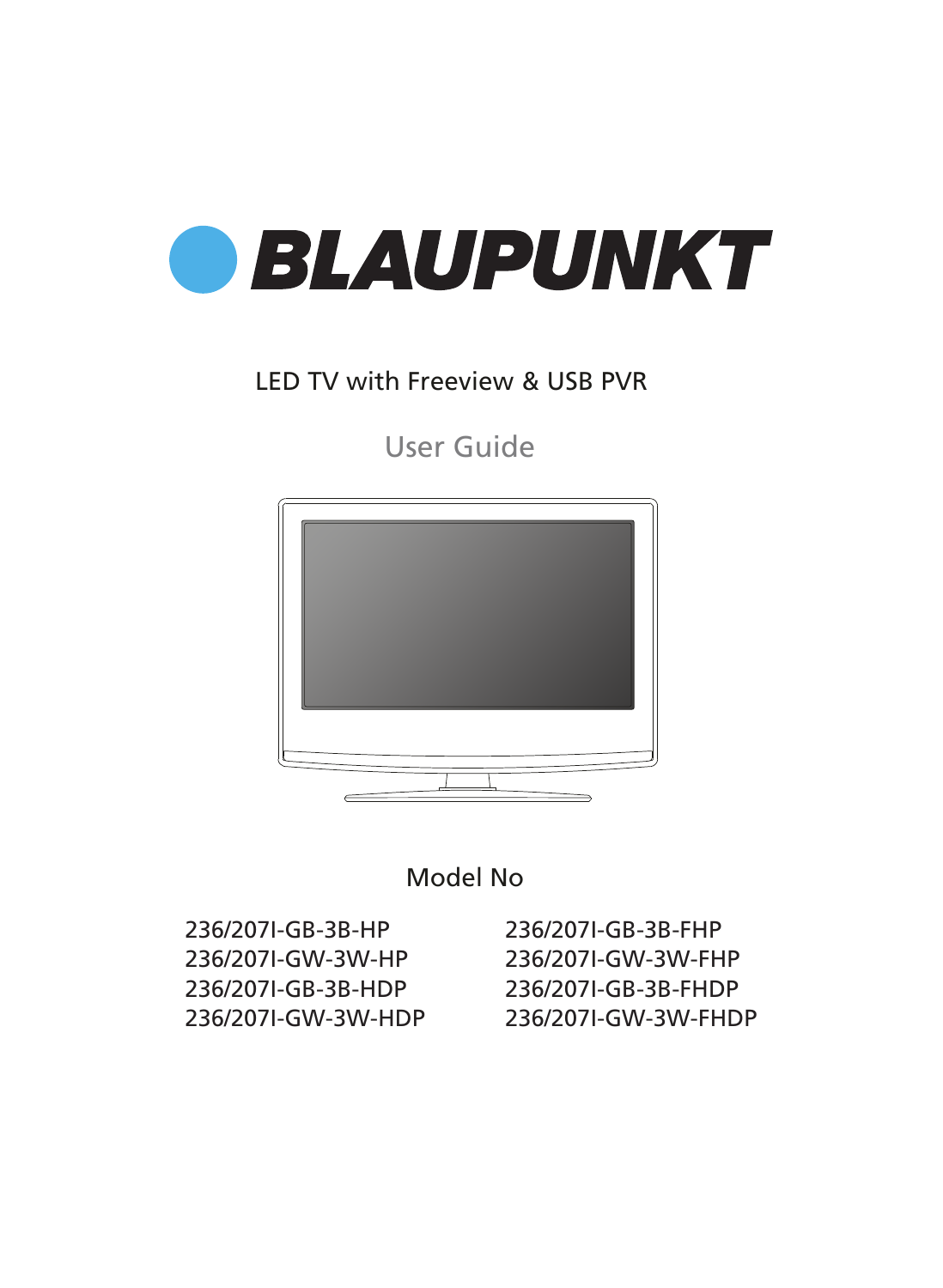## **Important safety instruction**



#### **CAUTION RISK OF ELECTRIC SHOCK DO NOT OPEN**



### **Please read these instructions. All the safety and operating instructions should be read before the appliance is operated.**

### **Warnings**

• Television sets which weigh 20kg or more must be lifted and carried by at least 2 people.

• This television does not contain any parts that are serviceable by the user. In case of a fault, contact the manufacturer or authorised service department. Exposing the internal parts inside the TV may endanger your life. The manufacturers guarantee does not extend to faults caused by repairs carried out by unauthorised third parties.



To prevent spread of fire, keep candles or other open flames away from this product at all times

• To reduce the risk of fire, electric shock or damage to the TV, do not expose it to dust, rain or moisture. Never expose the TV to dripping or splashing and do not place objects filled with liquids on or near the TV.

• Do not connect any external devices (DVD player, games console etc) when the TV is switched on. Disconnect both the TV and device from the mains before connecting. Only switch appliances on when the connection process is complete.

Do not place the television in a confined space and do not obstruct the ventilation openings at the rear of the television.

• When installing on a wall, ensure the TV is at least 5cm from the wall for ventilation.

• Always ensure that the TV's ventilation openings are not covered with items such as newspapers, tablecloths, curtains, etc.

Dispose of this television and any components including batteries in an environmentally friendly manner. If in doubt, please contact your local authority for details of recycling.

• Ensure this TV is used in moderate climates only.

#### **WARNING: Never place a television set on an unstable location. A television set may fall, causing serious personal injury or death. Many injuries, particularly to children, can be avoided by taking simple precautions such as:**

• Use cabinets or stands recommended by the manufacturer of the television set.

• Only use furniture that can safely support the television set.

Ensure the television set is not overhanging the edge of the supporting furniture.

Do not place the television set on tall furniture (for example, cupboards or bookcases) without anchoring both the furniture and the television set to a suitable support.

Do not place the television set on cloth or other materials that may be located between the television set and supporting furniture.

• Please educate children about the dangers of climbing on furniture to reach the television set or its controls.

• If your existing television set is being retained and relocated, the same considerations as above should be applied.

### **Safety**

• For your safety, this appliance is fitted with a fused 3 pin mains plug. Should the fuse need to be replaced, ensure that any replacement is of the same amperage and approved with the BSI mark.

• Never try and replace the mains plug unless you have adequate qualifications and are legally authorised to do so. In the event that a replacement mains cable is required, contact the manufacturer for a suitable replacement.

• Never use the television if it is damaged in any way.

Always place the television on a flat level surface avoiding anywhere which may be subject to strong vibration.

• The ideal distance to watch the television is approximately five times the length of the diagonal measurements of the TV screen.

• Ensure the television is not placed on top of the power cable as the weight of the television may damage the cable and cause a safety hazard.

• Never place mobile phones, speakers or any other device which may cause magnetic or radio interference, near the television. If interference is apparent, move the device causing the interference away from the television.

• To disconnect the apparatus from the mains, please use the mains plug located on the underside/rear of the TV.

• Ensure that the mains plug is always easily accessible.

**WARNING: Excessive noise when using earphones and headphones can cause loss of hearing.**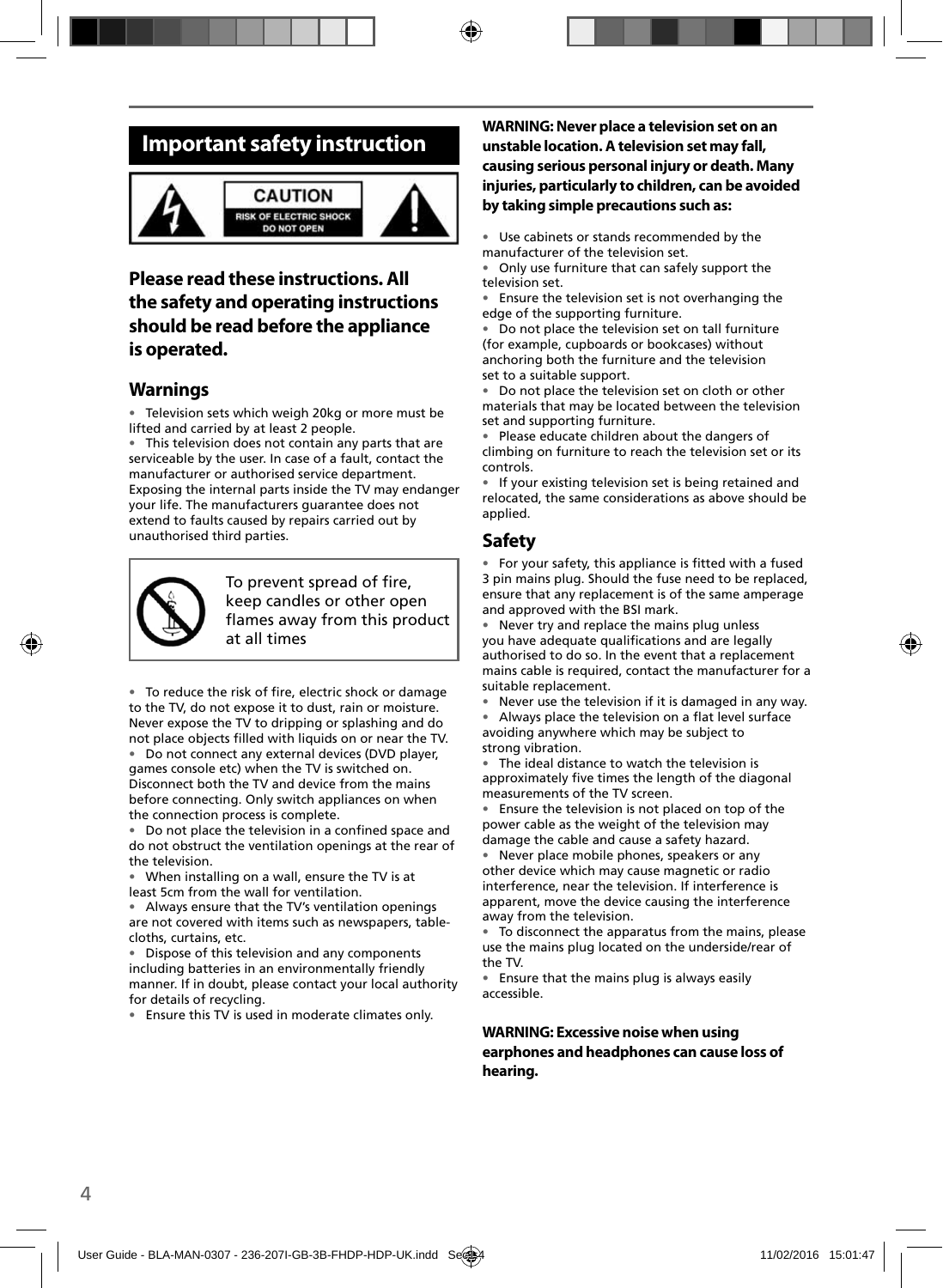## **Important safety instruction**



### **Maintenance**

• To clean your TV, wipe with a soft, dry cloth. If the surfaces are extremely dirty, use a soft cloth dipped in a soap and water solution or a weak detergent solution.

• Never use alcohol, paint thinner or benzene to clean this unit.

• Before using a chemically treated cloth, read the instructions that came with the cloth carefully.

#### **CAUTION: If water or other liquid enters the television through the display panel surface, a malfunction may occur.**



### **Packaging**

The safest way to transport your item is in the original box/packaging - please save your packaging for this.

You will need the original box/packaging in the event of warranty/service repair or support. We are unable to carry out warranty/service if you are unable to package the item correctly.

#### **Important information regarding use of video games, computers, captions or other fi xed image displays**

The extended use of fixed image program material can cause a permanent "shadow image" on the LCD/LED panel, also known as "screen burn".

This "shadow image" can appear in the background during normal viewing. This type of irreversible LCD/LED panel deterioration can be limited by observing the following steps:

1. Reduce the brightness/contrast setting to a minimum suitable viewing level.

2. Do not display the fixed image for extended periods of time.

3. Turn the power off when not in use.

Examples of images that are more likely to cause "screen burn" are as follows (this is not an exhaustive list):

• TV channel logos: e.g. shopping channel logos and pricing displays - especially if they are bright and stationary. Moving or low-contrast graphics are less likely to cause ageing of the screen.

- Time displays.
- Teletext: Do not view a stationary page for a long period of time
- TV/DVD menus: e.g. listings of DVD disc content.
- Pause mode: Do not leave the TV in

pause mode

for long periods of time, e.g. when watching DVDs or videos.

**Important: Once 'shadow image/ screen burn'** 

**occurs, it will never disappear and is not** 

**repairable under warranty.**

### **How do I dispose of this product?**



**UK:** Waste electrical products should not be disposed of with household waste. Please dispose of the product at a designated collection point for recycling

of WEEE. For your nearest facilities, please see www.recyclemore co.uk or in store for details.

**ROI:** Waste electrical products should not be disposed of with household waste. Separate disposal facilities exist. Check with your local authority or retailer for recycling advice.

#### **Batteries**

• Do not expose batteries to high temperatures, excessive heat, prolonged sunshine or fire as this may cause leakage, explosion or ignition.

Observe the correct polarity when inserting batteries.

• Do not use different types of batteries together or mix old and new batteries.

• Dispose of batteries in an environmentally friendly way.

• Certain regions may regulate the disposal of batteries. Please consult your local authority.

### **TV Models with built in DVD players**

CLASS 1<br>LASER PRODUCT

**CAUTION:**

This caution label is located on the rear panel of the unit

THIS UNIT IS A CLASS 1 LASER PRODUCT. THIS UNIT USES A VISIBLE LASER BEAM WHICH COULD CAUSE HAZARDOUS RADIATION EXPOSURE IF DIRECTED. BE SURE TO OPERATE THE PLAYER CORRECTLY AS INSTRUCTED. WHEN THIS UNIT IS PLUGGED INTO THE WALL OUTLET, DO NOT PLACE YOUR EYES CLOSE TO THE OPENINGS TO LOOK INTO THE INSIDE OF THIS UNIT. USE OF CONTROLS OR ADJUSTMENTS OR PERFORMANCE OF PROCEDURES OTHER THAN THOSE SPECIFIED HEREIN MAY RESULT IN HAZARDOUS RADIATION EXPOSURE.

DO NOT OPEN COVERS AND DO NOT REPAIR YOURSELF. REFER SERVICING TO QUALIFIED PERSONNEL.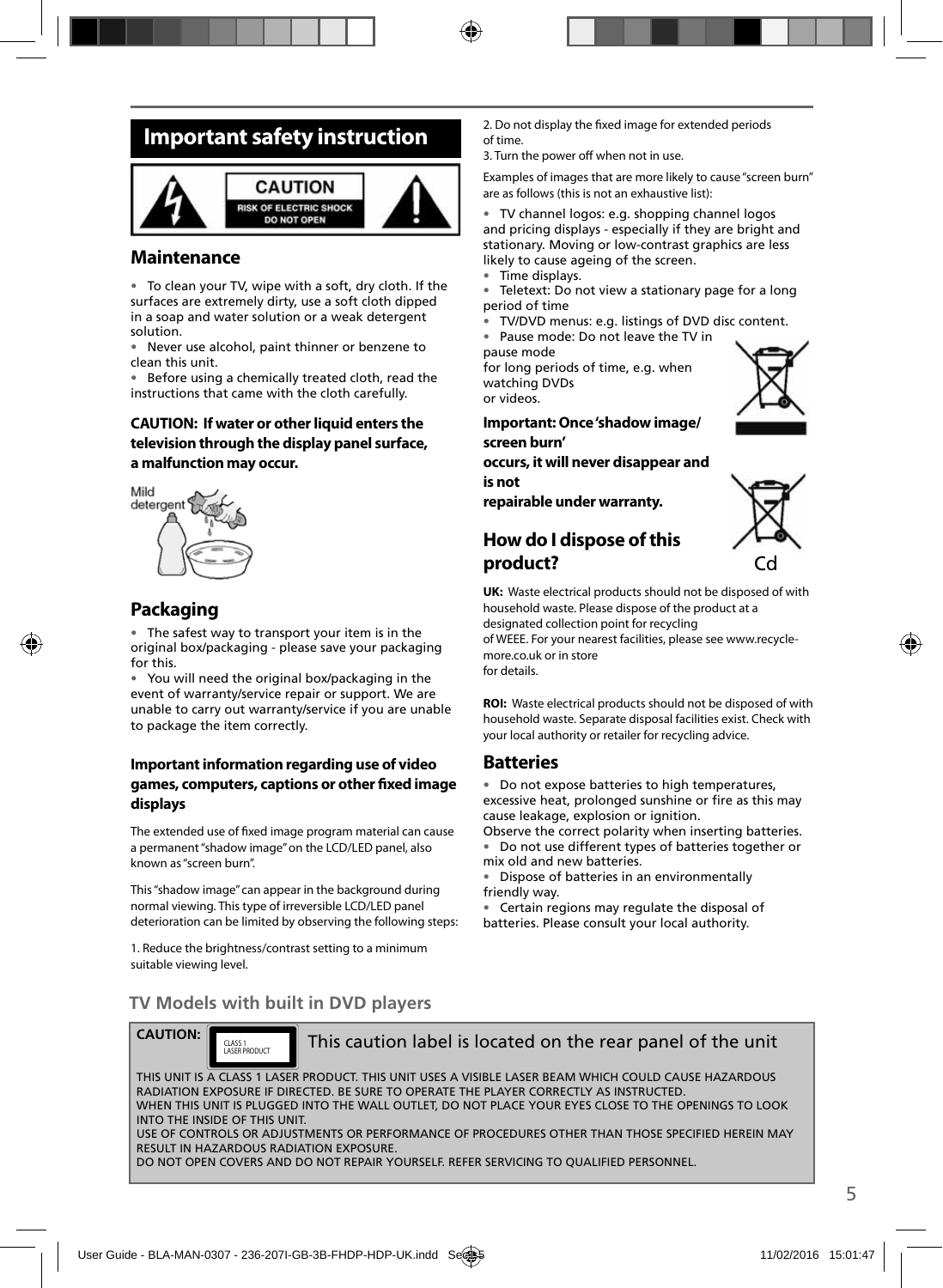### **Trademarks**

#### Hami

The terms HDMI and HDMI High-Definition Multimedia Interface, and the HDMI Logo are trademarks or registered trademarks of HDMI Licensing, LLC in the United States and other countries.

#### **HDTV**

The "HD TV" Logo is a trademark of DIGITALEUROPE.

#### **HDTV 1080p**

The "HD TV 1080p" Logo is a trademark of DIGITALEUROPE.

#### **DVB**

The DVB logo is the registered trademark of the Digital Video Broadcasting (DVB) project.

#### **Dolby**

Manufactured under license from Dolby Laboratories. Dolby, Dolby Audio and the double-D symbol are trademarks of Dolby Laboratories.

#### **FREEVIEW**

The FREEVIEW words and logos are trade marks of DTV Services LTD. © DTV Services Ltd.

#### **SAORVIEW**

SAORVIEW is a registered trademark owned by RTÉ.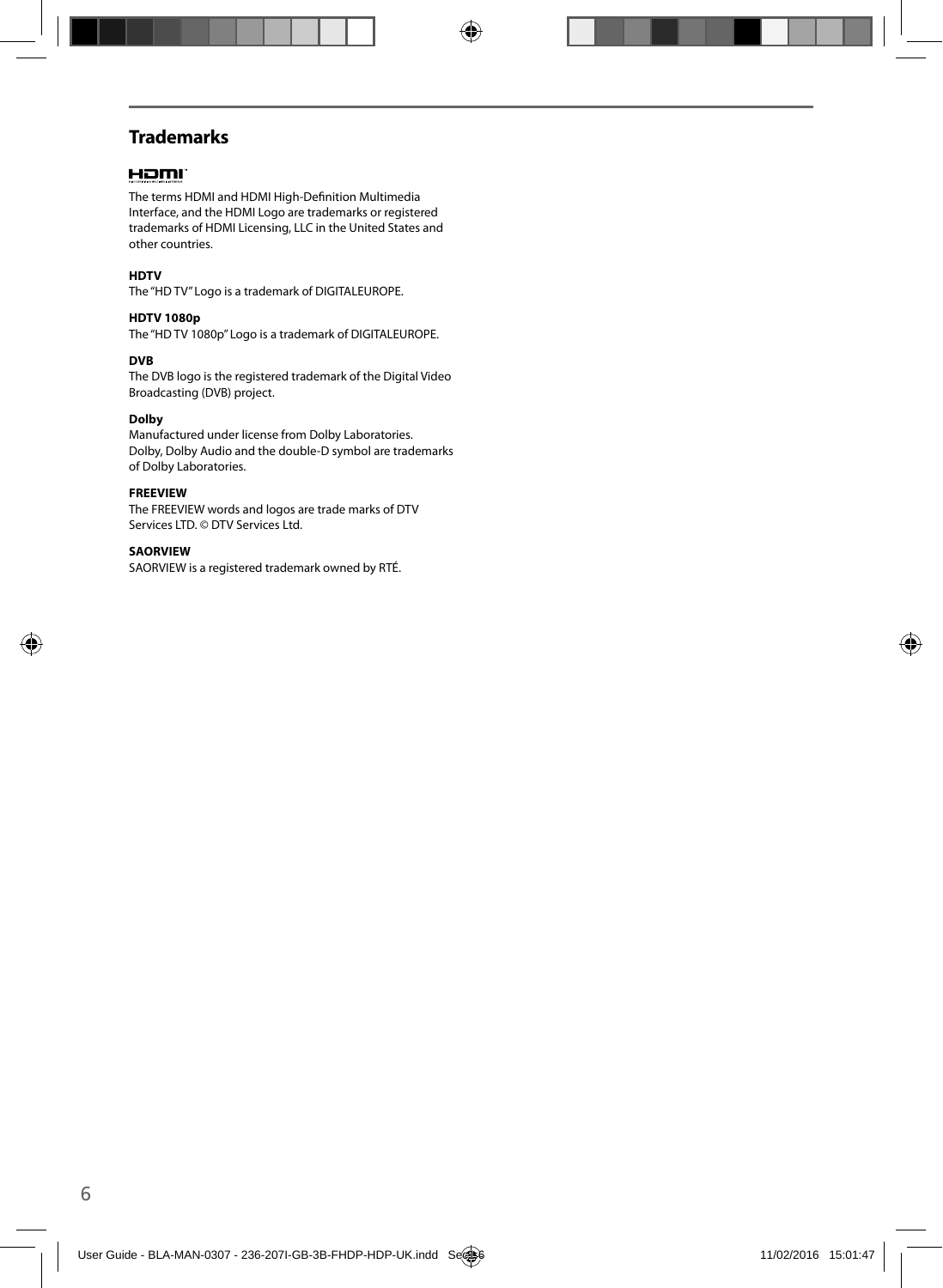# **CONTENTS**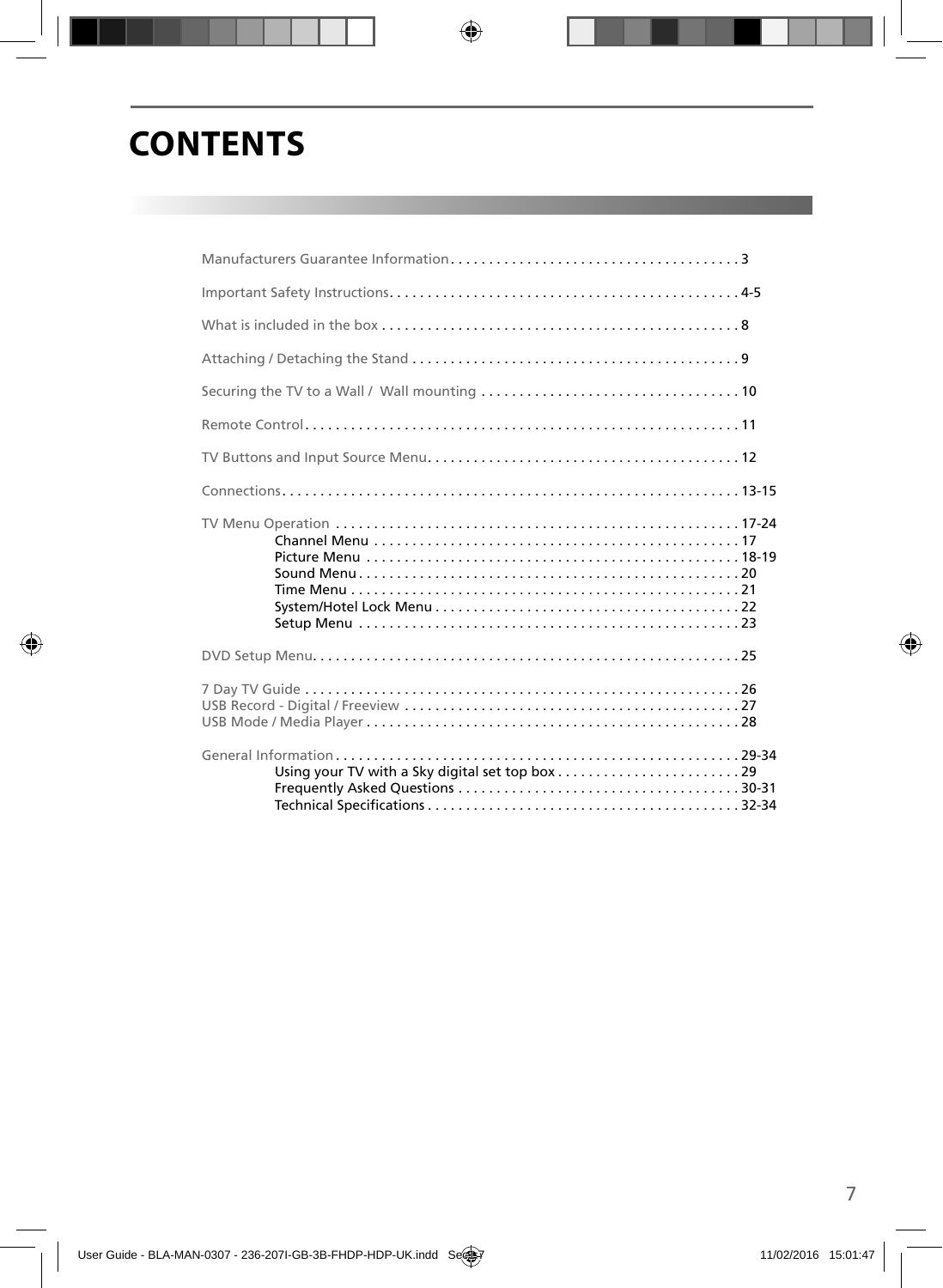# **WHAT IS INCLUDED IN THE BOX**

#### Accessories

Included with this TV are the following accessories

#### 1 x User Guide



#### 1 x Quick Start Guide



#### 1 x TV



#### 1 x RF Cable



#### 1 x Remote Control



#### 2 x AAA Batteries



1 x Stand Installation Pack (Includes stand base, stand neck & screws)



Please save your box/packaging as you will need this in the event of warranty/service repair or support. We are unable to carry out warranty/service if you are unable to package it correctly. The safest way to package your item in the event of warranty/service repair is in it's original box/packaging.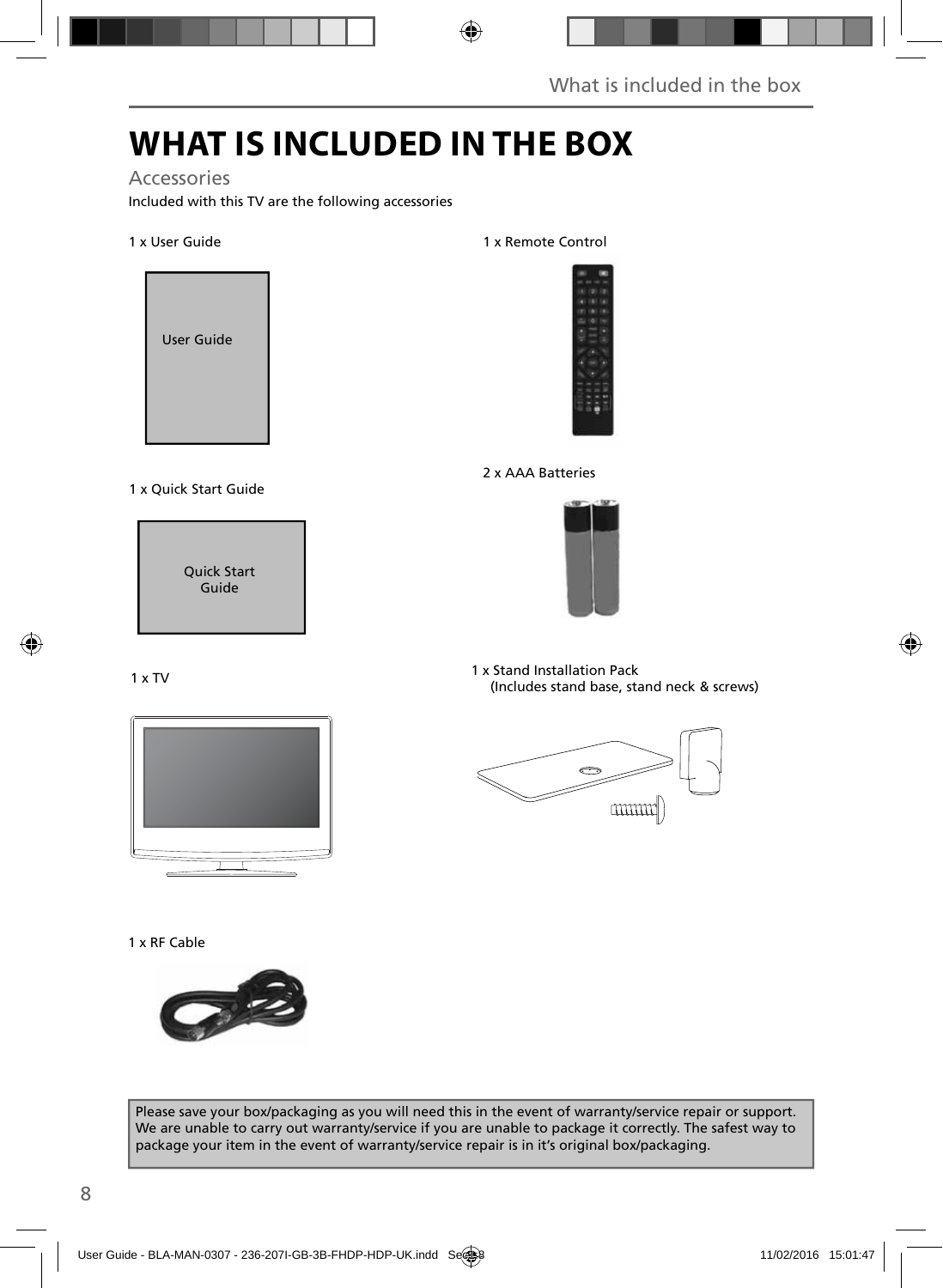# **ATTACHING/DETACHING THE STAND**

## Attaching the stand

To complete the stand installation you will require a cross head screw driver

There are two types of screws provided as shown below.



Used for attaching the stand neck to the TV (fig.1)

**3 x M (4x12)**  $\left\{\begin{matrix} 1 \\ 1 \end{matrix}\right\}$  **4 x** ST (4x12)

Used for attaching the stand base to the stand neck (fig.3)



(fig.1) Attach the stand neck to the rear of the TV set using the 3 x M(4x12) screws provided.

4 x ST (4x12)

**THITH** 



(fig.2) Peel off the protective plastic cover then attach the stand base to the stand neck.



a) Ensure the cross head screw driver tip fits correctly into the head of the screw and that it is not too big or small.

**b)** Screw in all screws individually and partially before tightening all of the screws fully.

**c)** If they become very tight try loosening them slightly and then re-tightening them once again as this will continue the process of creating the thread for the screws.

(fig.3) Secure the base to the neck by using the 4 x ST (4x12) screws provided.

### Detaching the stand

3

Remove the screws highlighted then remove the stand base and neck from the rear of the TV set.

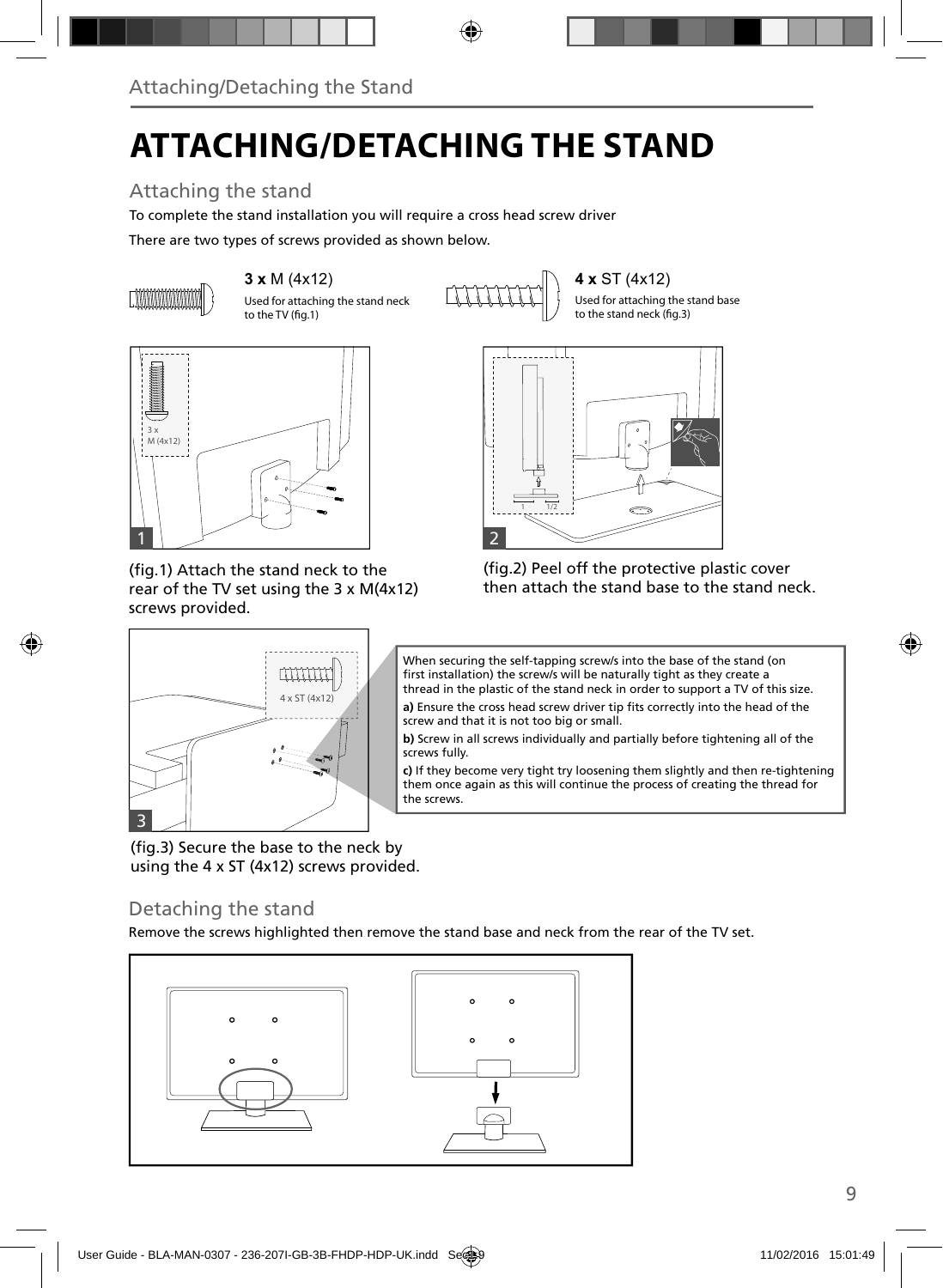# **SECURING THE TV TO A WALL**

### Securing the TV to a Wall

For maximum security in the home when using a TV with its stand anti-tip straps should be fitted. These are available from supermarket websites and other websites and are an easy, inexpensive and effective way of ensuring your TV stays safely upright. Straps are designed to be attached to the rear of the TV and then tethered to the wall or the furniture the TV is stood on.

#### Note - Please ensure that children do not climb on the TV set.

**A)** Using one or both of the top wall-mounting holes and screws (the screws are already supplied in the wall mounting holes) fasten one end of the fastening cord/s to the TV.



**B)** Secure the other end of the fastening cord/s to your wall. (you will need screws/fixings suitable for your wall type - available separately from most DIY stores).



The Royal Society for the Prevention of Accidents is urging people to take care with flat-screen televisions. RoSPA stated in 2010 that "Toddlers are particularly at risk of pulling flat-screen televisions on to themselves. They are unsteady on their feet and are attracted by colourful television images." The risk is increased as televisions become lighter.

### Wall Mounting

IMPORTANT - Before drilling any holes in the wall ensure you are not drilling where there could be any electrical wires, water or gas pipes.



1) Remove the four screws highlighted that are supplied in the wall mounting holes.

2) The wall mount can now be easily attached to the mounting holes on the rear of the TV.

For VESA wall mounting information please refer to the Technical Specification page.

For optimum viewing, if wall mounting the TV higher than eye level, the TV should be tilted downwards so that the TV's screen is 'face on'. See fig 1 and 2.



Important – If wall mounting this TV, only use the screws already provided in the wall mounting holes. Using other screws which are longer could cause irreparable damage to internal parts.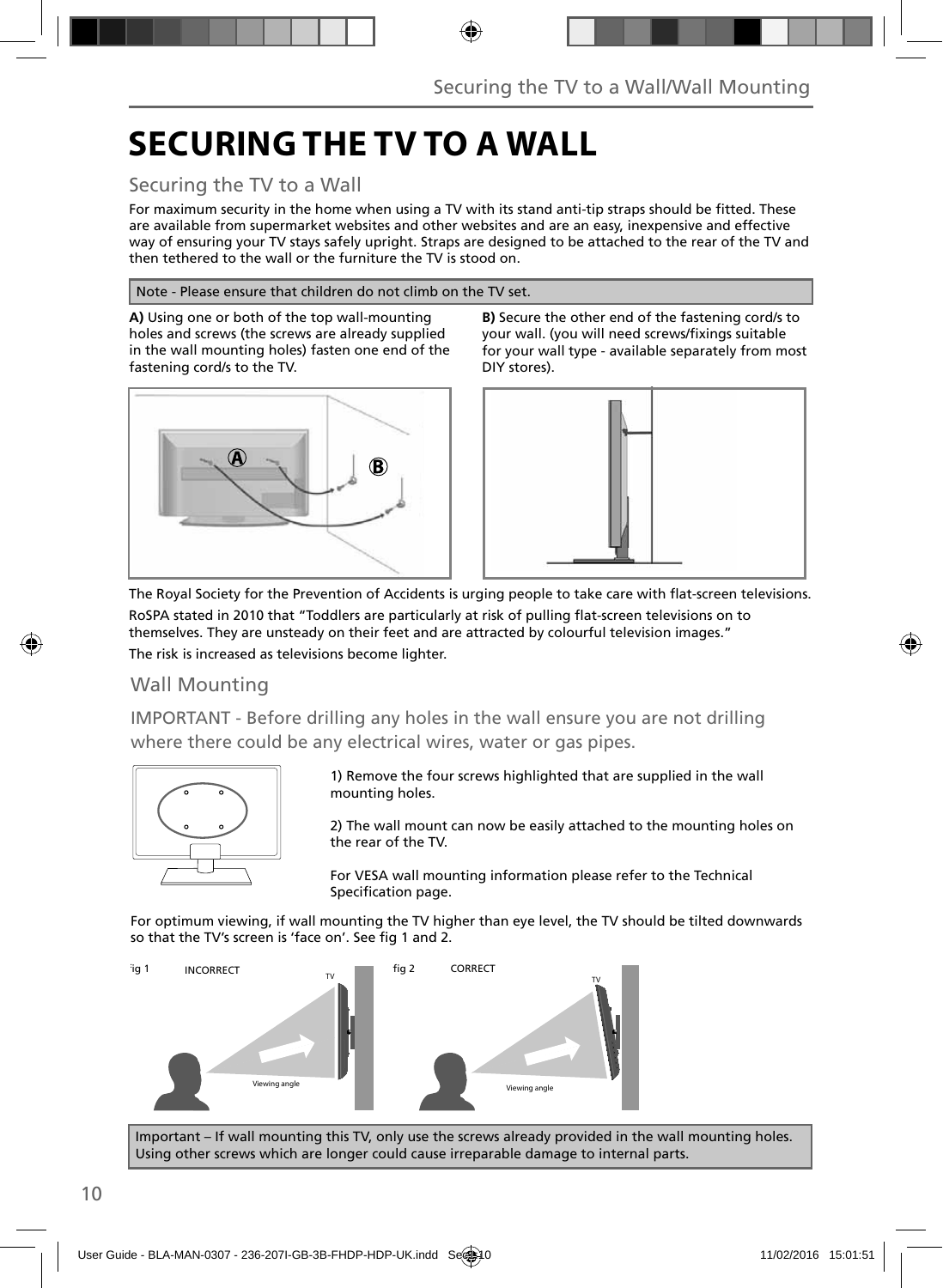# **REMOTE CONTROL**

|                          | STANDBY - Switch on TV when in standby or vice versa<br>MUTE - Mute the sound or vice versa<br>DTV - Switch to Freeview source<br>RADIO - Switch to radio whilst in Freeview source<br>USB - Switch to USB source<br>O DVD - Switch to DVD source                                                                                                                                                                                                                                                                                                                                                             |  |
|--------------------------|---------------------------------------------------------------------------------------------------------------------------------------------------------------------------------------------------------------------------------------------------------------------------------------------------------------------------------------------------------------------------------------------------------------------------------------------------------------------------------------------------------------------------------------------------------------------------------------------------------------|--|
| $\mathbf{Z}$             | NUMBER BUTTONS - 0 - 9 to select a TV channel directly.<br>TV GUIDE - Opens the 7 Day TV Guide (Freeview mode)<br>$\mathbb{C}$ - To return to the previous channel viewed                                                                                                                                                                                                                                                                                                                                                                                                                                     |  |
| 3)                       | VOL $(+/-)$ - To increase / decrease the sound level<br>P.MODE - Scrolls through picture mode options<br>S.MODE - Scrolls through sound mode options<br>FAV - To display favourites menu<br>$CH (+/-)$ - To increase or decrease the channel being watched<br>MENU - To display OSD menu<br>EXIT - To exit all menus<br>(A/V/4/M/OK) - Allows you to navigate the on-screen menus<br>and adjust the system settings to your preference<br>SOURCE - To display the input/source menu<br>INFO - Press once for now/next channel information<br>Press twice for programme information about current<br>programme |  |
| $\left  4 \right\rangle$ | ASPECT - To switch the screen between the different picture<br>formats<br>SLEEP - Press repeatedly to cycle through the sleep options<br>AUDIO - To change the audio language (if available)<br>SUBTITLE - To switch the dialogue at the bottom of the screen<br>(on/off)<br>TEXT - To enter/exit Text<br>TEXT HOLD - Teletext mode - Hold current page which is<br>displayed (Analogue TV)<br>DISPLAY - To switch off the screen when listening to radio<br>TEXT/DVD ZOOM - Zoom function for Teletext and DVD<br>DVD MENU/RECORD - Access the DVD root menu and USB<br>record function                      |  |
| య⊜⊏                      | - To restart the current chapter<br>To advance forward to the next chapter<br>$\odot$ - To stop the playback/Eject Disc<br>(To EJECT the disc press/hold the ■▲ button for 4 seconds)<br>$\left( \widehat{)}$ - To play in fast rewind mode<br>- To play in fast forward mode<br>- To play/pause<br>DVD SETUP/REC LIST - Opens up DVD Menu or Opens the list<br>of what has been previously recorded<br>□ ⊙ > GOTO - To go to a specific chapter<br>A-B - Press once to set point, press a second time to return<br>to point<br>ANGLE - Select different angle of DVD<br>□ ⊙ D REPEAT - To repeat playback    |  |
| σ                        | For Models with Integrated DVD players                                                                                                                                                                                                                                                                                                                                                                                                                                                                                                                                                                        |  |
|                          | For Models with PVR Function                                                                                                                                                                                                                                                                                                                                                                                                                                                                                                                                                                                  |  |

For Models with USB Playback

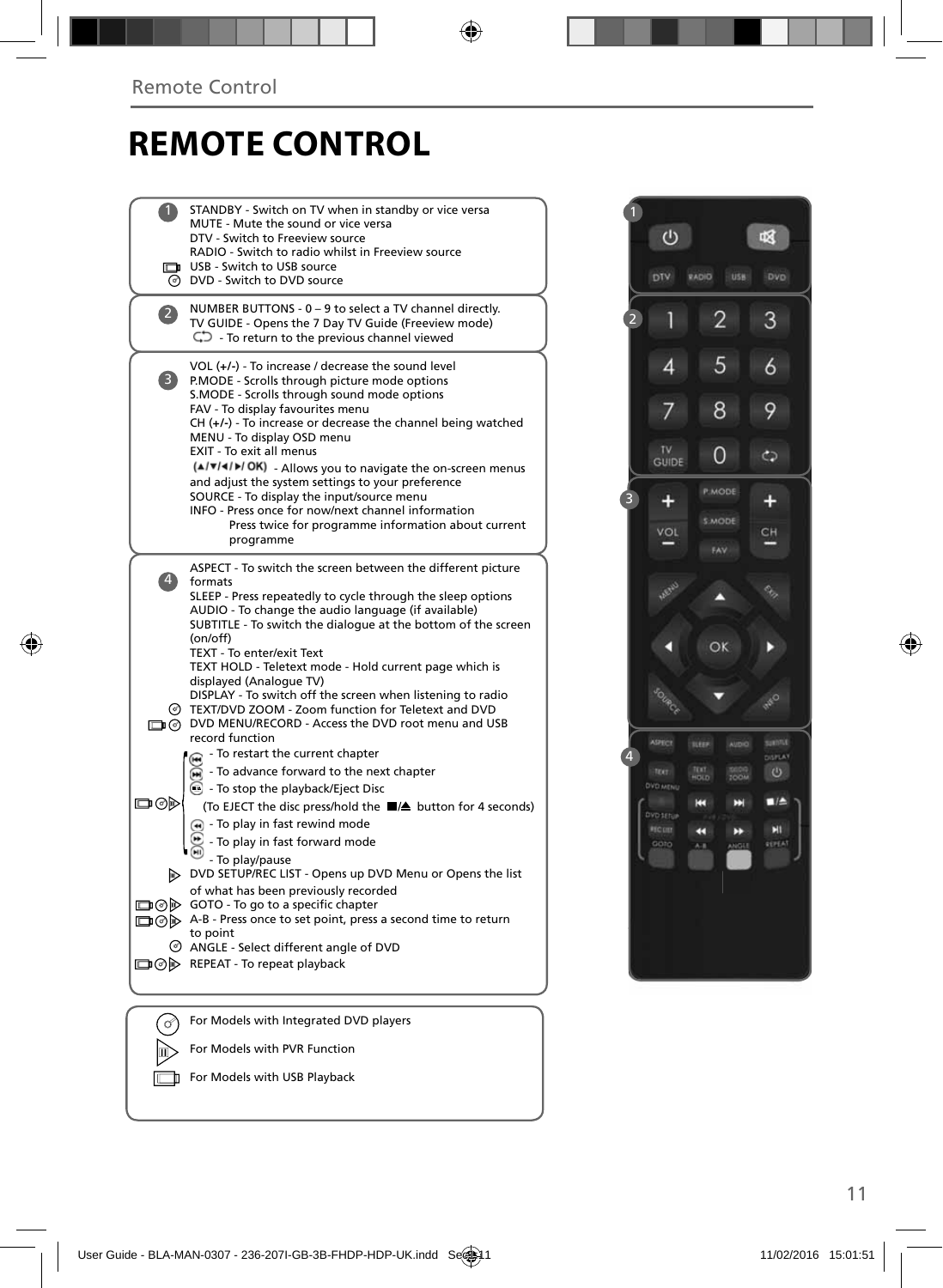# **TV BUTTONS AND INPUT SOURCE MENU**

**This information is for models without built in DVD players**



- 1 Volume up and menu right **1** 1
- 2 Volume down and menu left  $\sim$  | 2
- 3 Programme/Channel up and menu up **8**
- 4 Programme/Channel down and menu down | 4
- Displays Menu/OSD 5 5
- 6 Displays the input source menu and the solution of the G
- 7 Standby Power On/Off **1996 1997**

**This information is for models with built in DVD players**



- Displays Menu/OSD
- 8) Displays the input source menu
- 9 Standby Power On/Off

### Choosing Mode Input/Source

To switch between the different input/ connections.

A) Using the buttons on the remote control:

1) Press [SOURCE] - The source menu will appear. 2) Press [\/] or [/\] to select the input you require. 3) Press [OK].

- B) Using the buttons on the Television:
- 1) Press [SOURCE].

2) Scroll up / down using CH+/ CH- buttons to the input/source you require. 3) Press Vol+ to change input/source to the one selected.

For further information on input/connections please view 'Connections' pages.



Example of Source menu depending on the TV model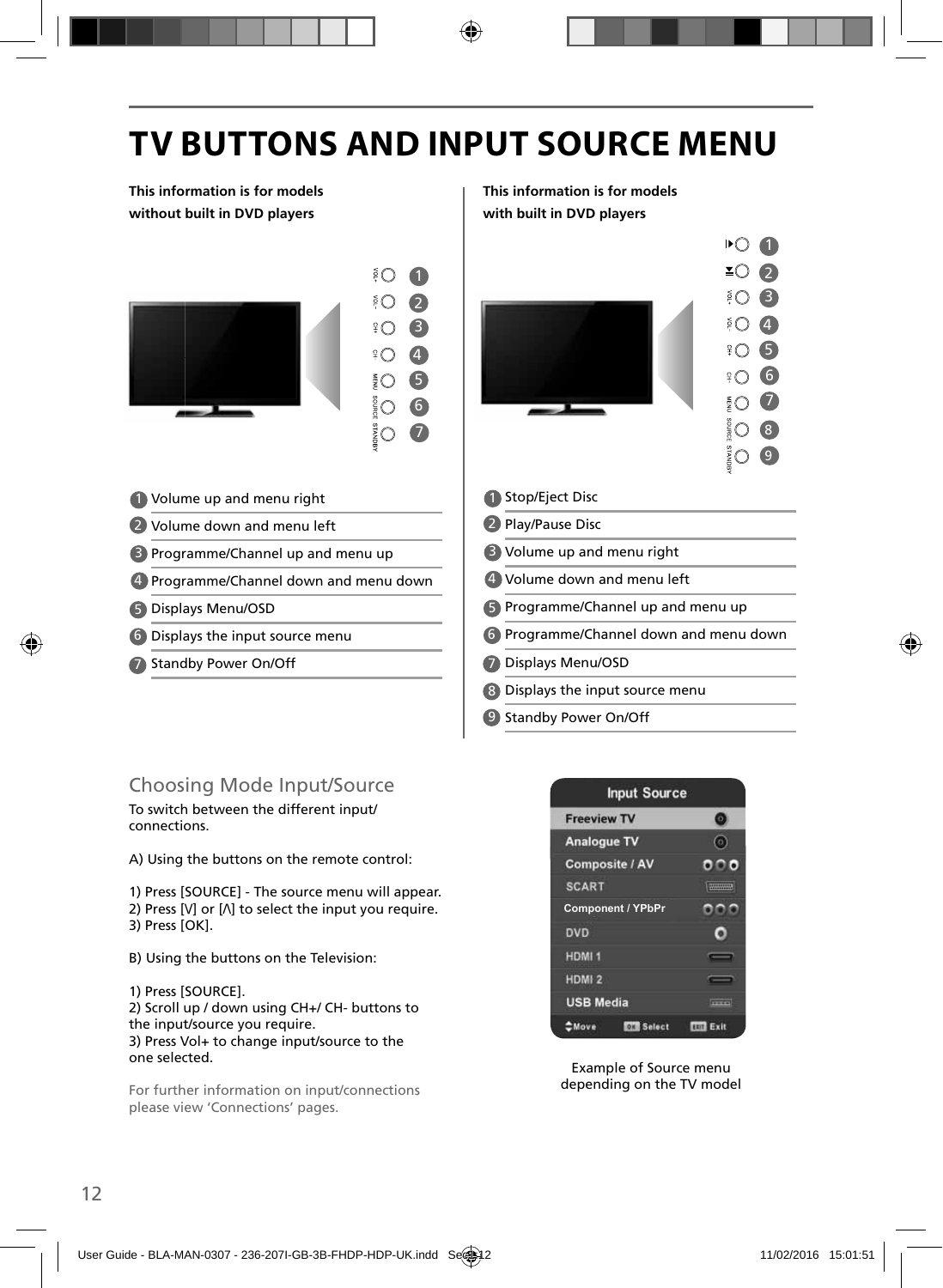# **CONNECTIONS**





|   | <b><i>EARPHONE</i></b> | Earphone socket                                                 |
|---|------------------------|-----------------------------------------------------------------|
| B | Video                  | Component / Video input                                         |
|   | L/R                    | R/L Audio shared for<br>Video/Composite and<br>component/ YPbPr |
|   | YPbPr                  | HD input (Ypbpr)                                                |
| Ħ | HDMI <sub>1</sub>      | <b>HDMI</b> input                                               |
| F | HDMI 2 (ARC)           | <b>HDMI</b> input                                               |
| G | <b>SCART</b>           | <b>SCART</b> input                                              |
| H | RF IN                  | RF / TV Aerial Input                                            |
|   | COAX Audio Out         | Digital Coax output                                             |
|   | <b>USB</b>             | USB port                                                        |
|   | CI CARD IN             | Common Interface module                                         |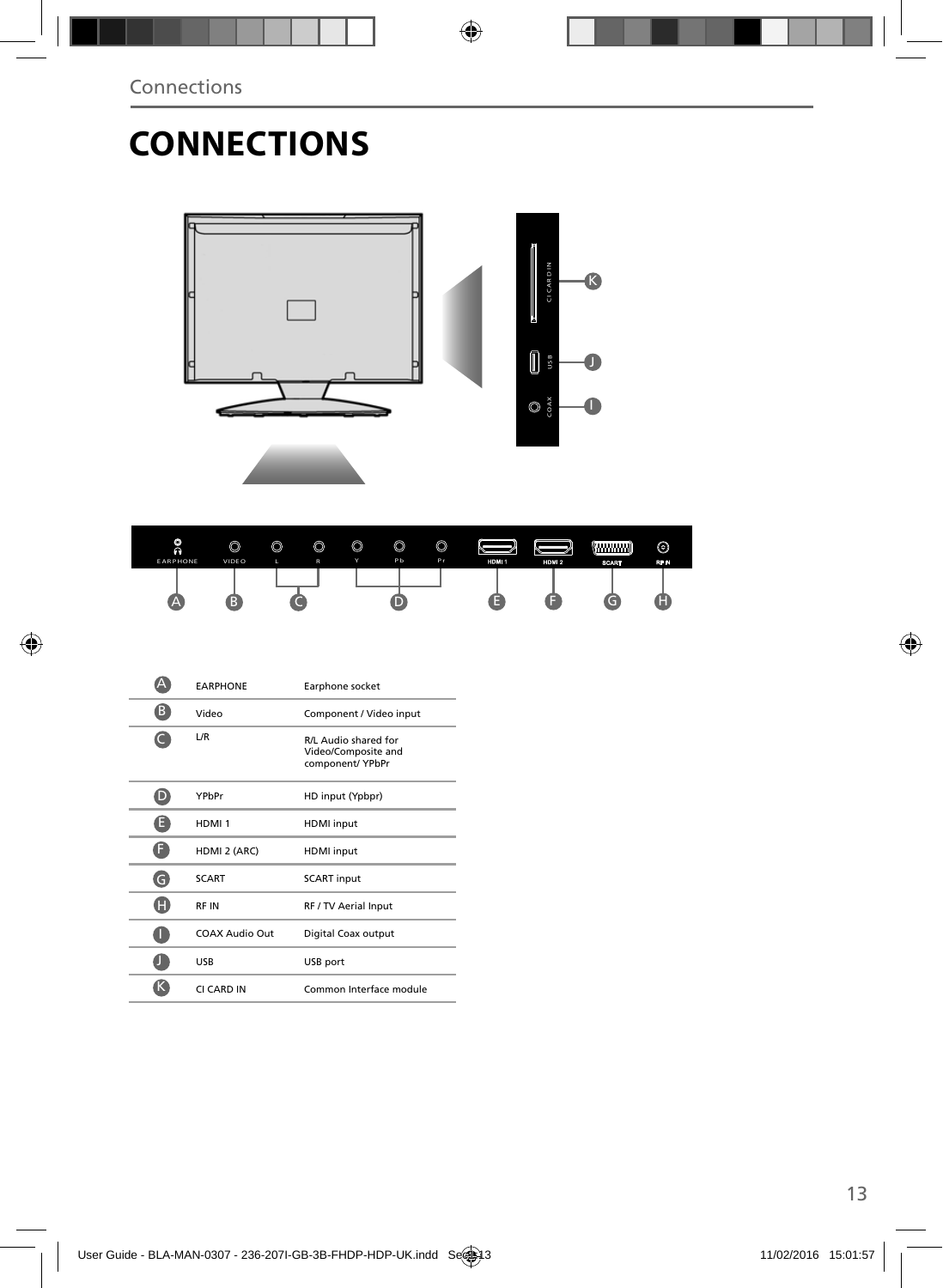# **CONNECTIONS**

Note: Connecting cables are shown for example only and may not be included. Please check 'What Is Included In The Box' page.

### Connecting to a device with Composite AV/Video output

TV Source should be set to Composite/AV



## Connecting to a device with SCART output

### TV Source should be set to SCART



### Connecting to a device with HDMI output

A HDMI cable can output both video and audio and enables you to enjoy digital-quality video and audio with minimal loss of quality.

TV Source should be set to the corresponding HDMI port (HDMI 1, HDMI 2 etc)

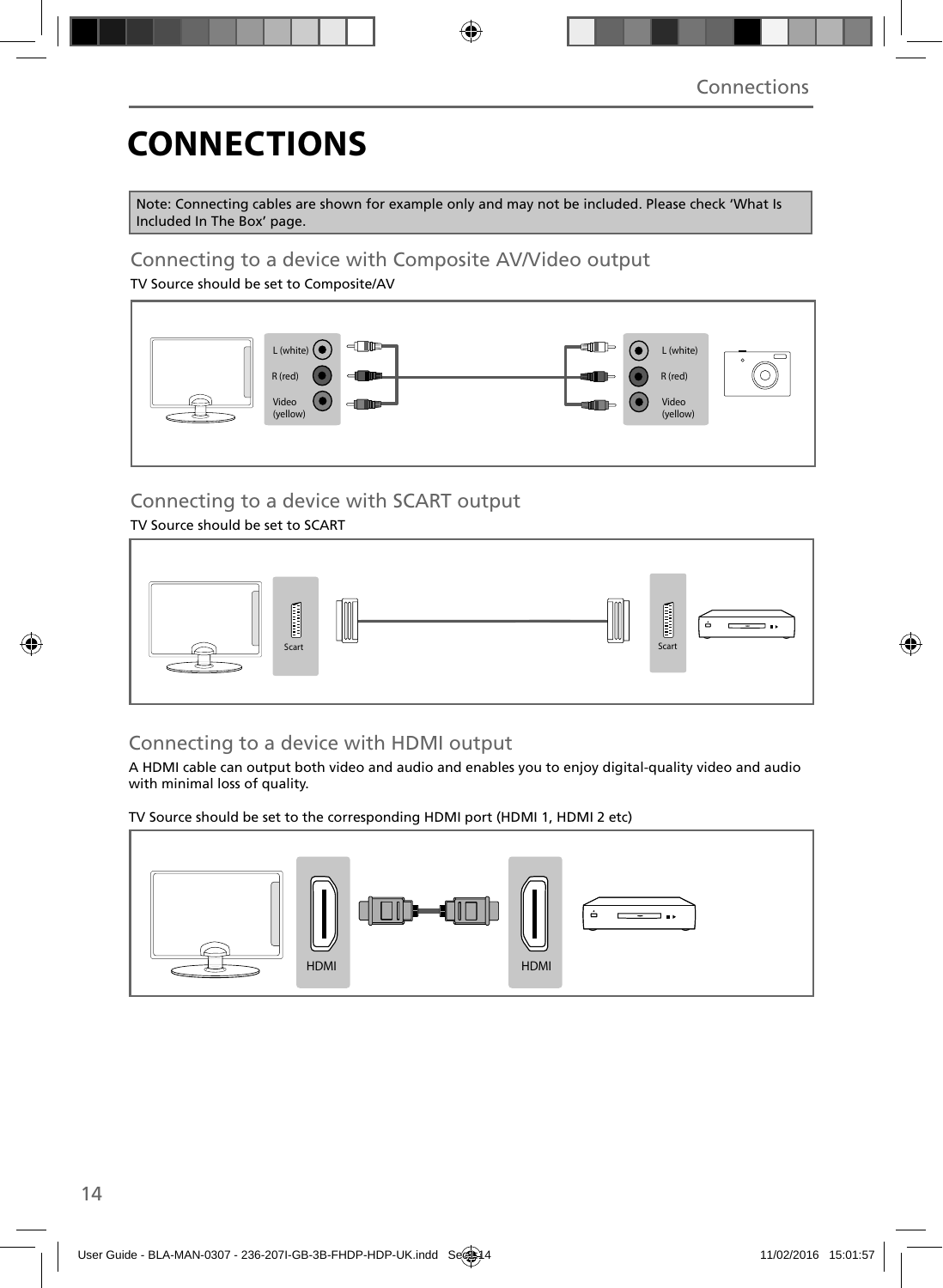# **CONNECTIONS**

## Connecting to a device with Component/YPbPr output

If you are supplied with a cable from the device which has RED, GREEN, BLUE, RED & WHITE connectors you must connect via Component (for picture) and by phono cable (for sound).

TV Source should be set to Component/YPbPr



### Connecting to an external audio device (Amplifiers, Surround Sound, Sound Bars etc)

When connecting via the TV's 3.5mm Earphone output, this will disable the TV speakers.

There are two options to connect a device via the 3.5mm Earphone Output.

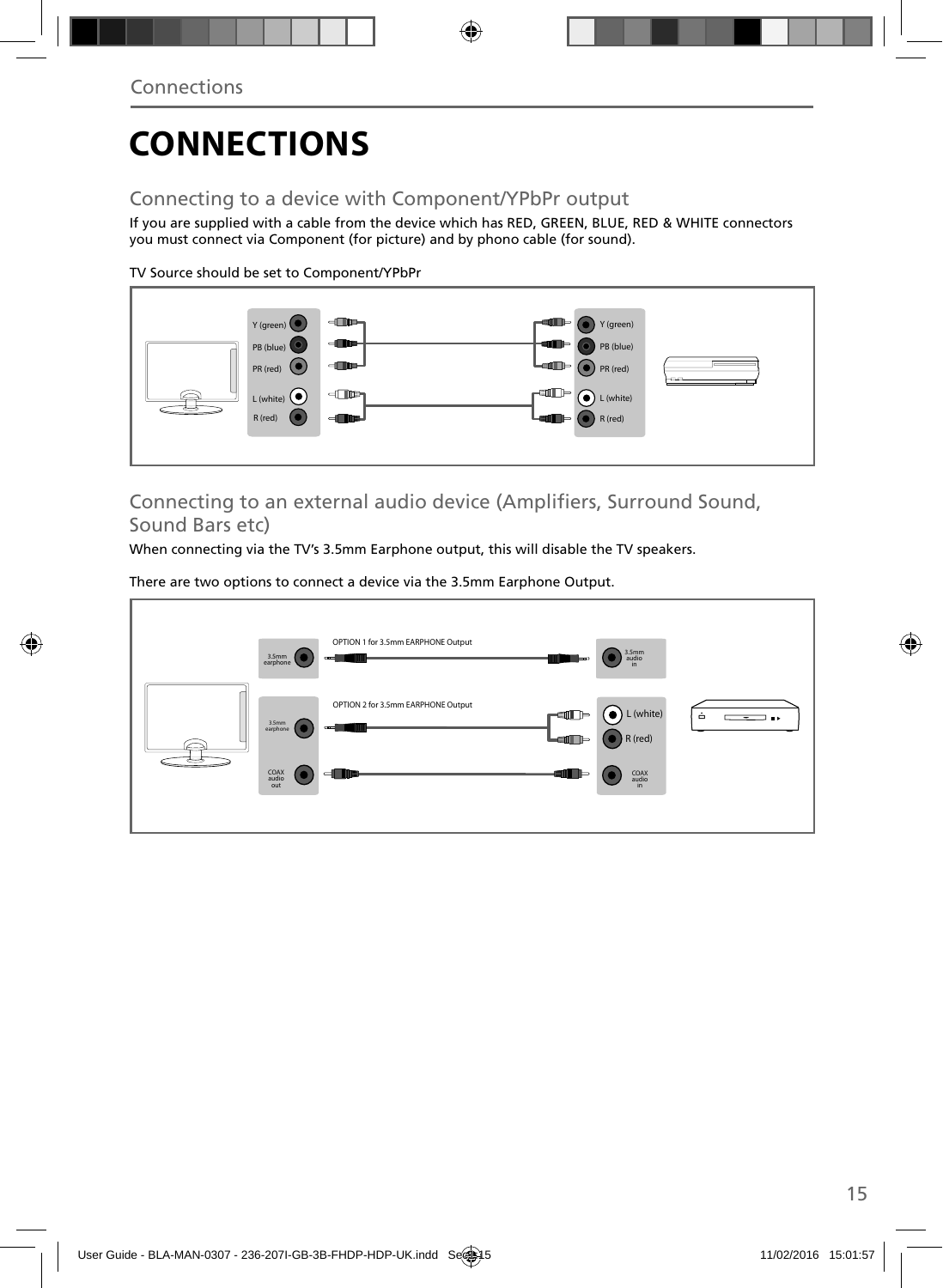# **CHANNEL MENU**





To access this menu, press [MENU] button on the remote control. To enter a menu press [OK]

If you wish to make changes to any of the default settings, use the scroll  $\Box \blacktriangledown \blacktriangleright \blacktriangleleft$  buttons. To confirm any settings press [OK] button. To exit this menu at anytime, press [EXIT] button.

Auto Tuning - Allows you to retune the television for all digital channels, digital radio stations and

#### analogue channels

Analogue Manual Tuning - Allows you to manually tune your analogue signal

Freeview Manual Tuning - Allows you to manually tune your digital signal\*

Channel Edit - Allows you to delete, move, skip and add favourite channels

|                      | <b>Channel Edit</b>         |              |
|----------------------|-----------------------------|--------------|
| 9                    | BBC <sub>1</sub>            | onv          |
| 2                    | BBC <sub>2</sub>            | otv          |
| 3                    | ITVI                        | otv          |
| 4                    | Channel 4                   | otv          |
| 5<br>five            |                             | otv          |
| 6                    | BBC <sub>3</sub>            | <b>DIV</b>   |
| 7                    | BBC4                        | onv          |
| 8                    | ITV <sub>2</sub>            | onv          |
| G                    | SKY1                        | onv          |
| <b>10 SKY2</b>       |                             | <b>OTV</b>   |
| <sup>th</sup> Delete | <sup>#</sup> FreeTV<br>Move | ۰<br>Skip    |
| OK<br>Select         | <b>ED Fav</b>               | Back<br>Menu |

Schedule List - Lists your programme reminders

Signal Information - Allows you to view signal frequency, signal quality and signal strength CI Information - Pay per view services require a "smartcard" to be inserted into the TV. If you subscribe to a pay per view service the provider will issue you with a 'CAM' and a "smartcard". The CAM can then be inserted into the COMMON INTERFACE PORT (CI Card In)

Tip: If you do not press any buttons for 30 seconds, the menu will automatically exit. You can change the length of time before the menu exits automatically - see 'OSD Timer' in the Time Menu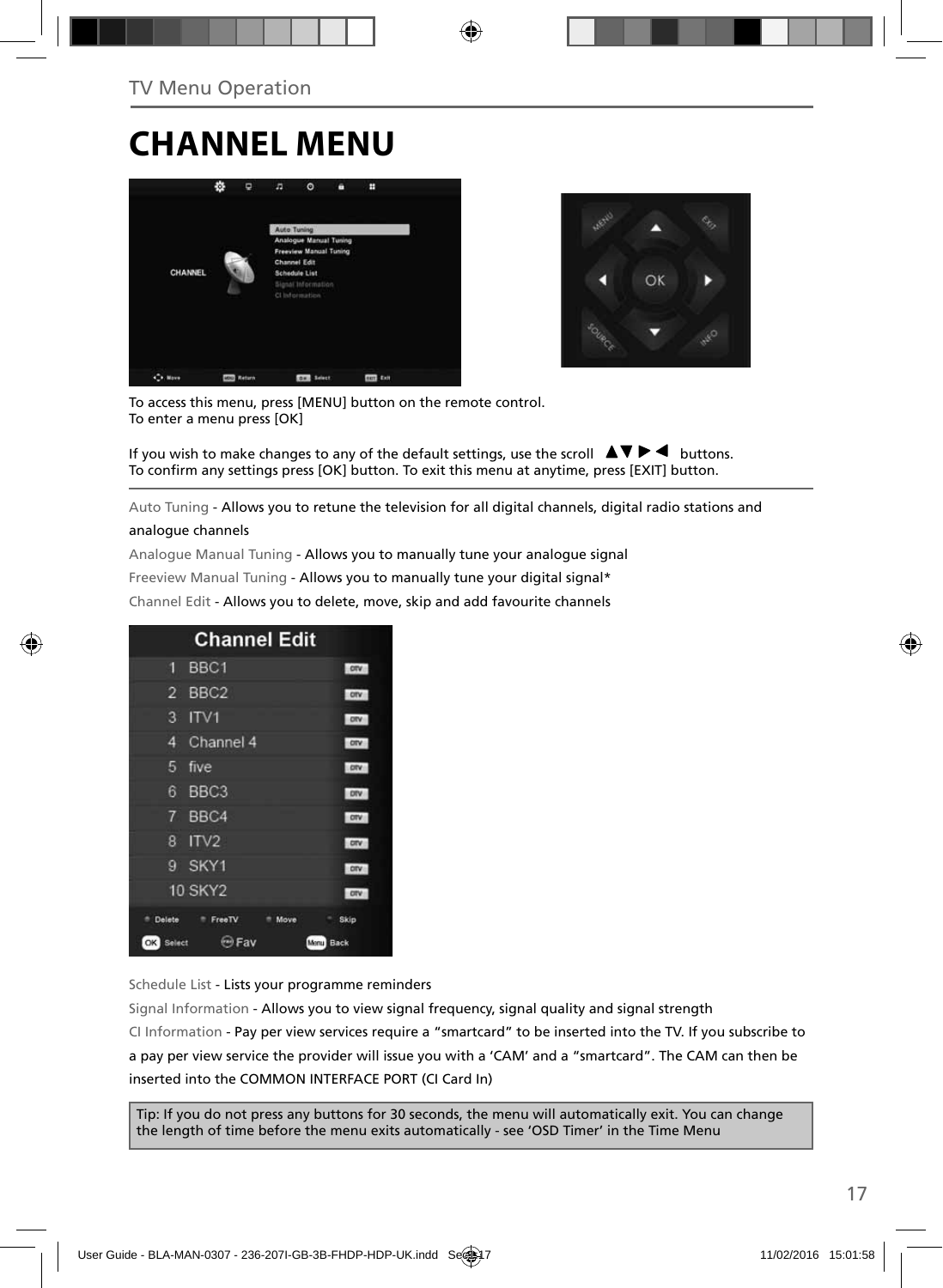# **PICTURE MENU**





To access this menu, press [MENU] button on the remote control and scroll right. To enter a menu press [OK]

If you wish to make changes to any of the default settings, use the scroll  $\blacktriangle \blacktriangledown \blacktriangleright \blacktriangleleft$  buttons. To confirm any settings press [OK] button. To exit this menu at anytime, press [EXIT] button.

|          | Titulic Mode - Choose Honi the following biesets.                                                                                                                                                                                                                                                     |
|----------|-------------------------------------------------------------------------------------------------------------------------------------------------------------------------------------------------------------------------------------------------------------------------------------------------------|
| Dynamic  | Recommended settings for fast moving pictures                                                                                                                                                                                                                                                         |
| Standard | <b>Standard settings</b>                                                                                                                                                                                                                                                                              |
| Mild     | Set to be lighter in colour and less bright                                                                                                                                                                                                                                                           |
| Personal | Lets you manually alter all the settings                                                                                                                                                                                                                                                              |
| Economy  | Power saving mode which reduces the energy used by up to<br>25% (by reducing the power to the LED/LCD panel).<br>In Economy mode, the TV will switch itself to Standby mode<br>after 3-5 hours in the event that the TV buttons or remote<br>control buttons are not pressed (change the picture mode |
|          | to another setting to de-activate this function)                                                                                                                                                                                                                                                      |

**Picture Mode** - Choose from the following presets:

You can make the following adjustments in **Personal** mode:

Contrast - Switch the balance between black and white.

Brightness - Increase or decrease the brightness of the picture.

Colour - Increases the colour from black and white.

Tint - Lets you increase or decrease the level of tint within the picture

(only available in VGA/PC source mode).

Sharpness - Increase or decrease the sharpness of the picture.

#### **Colour Temperature** Choose from the following presets:

| Normal | Default settings                  |
|--------|-----------------------------------|
| Warm   | Increases red within the picture  |
| Cold   | Increases blue within the picture |

**Noise Reduction** - Choose from the following presets:

| Off    | Turns noise reduction off  |
|--------|----------------------------|
| Low    | Minor system adjustment    |
| Middle | Medium system adjustments  |
| High   | Maximum system adjustments |
|        |                            |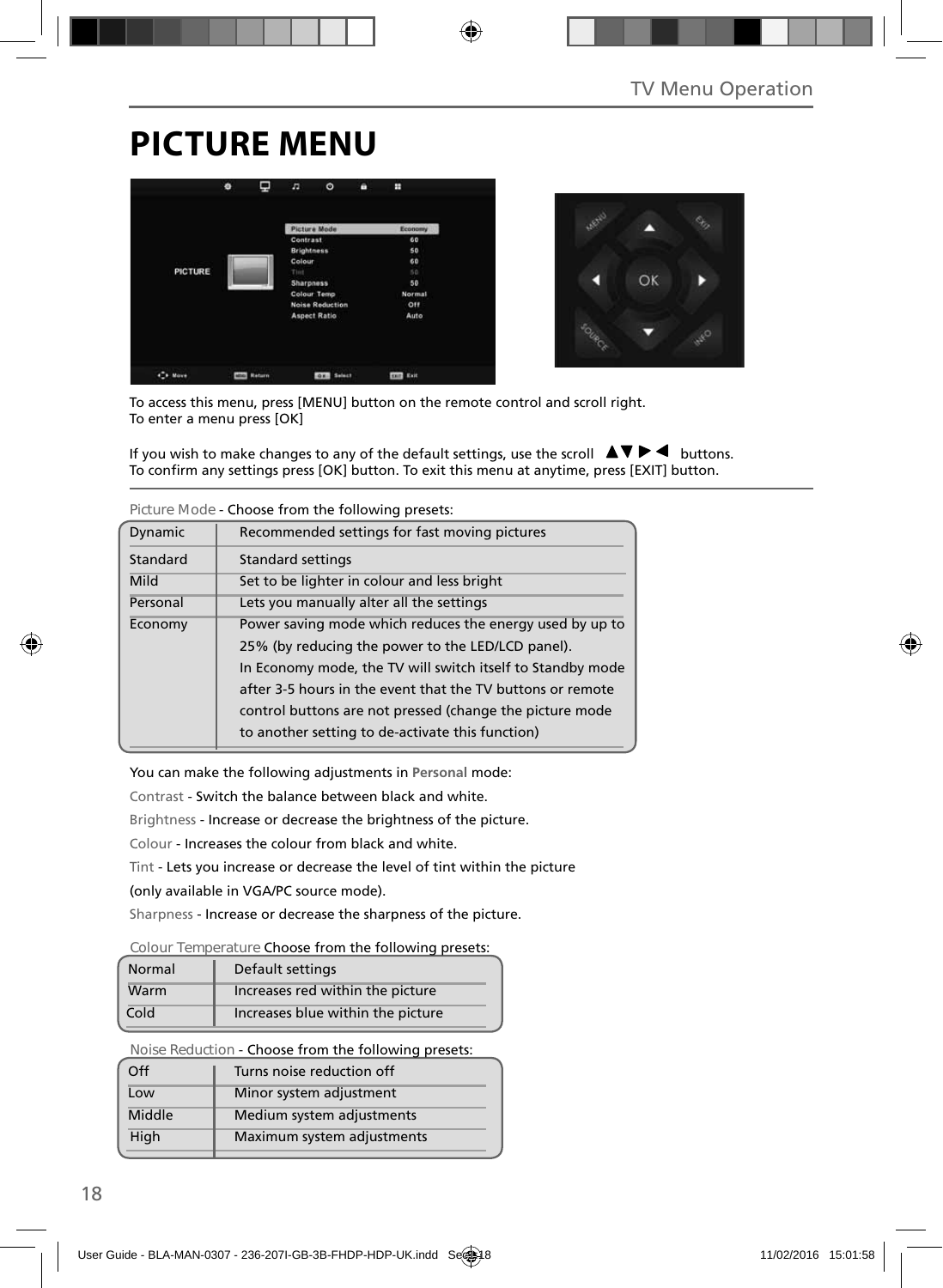# **PICTURE MENU**





To access this menu, press [MENU] button on the remote control and scroll right. To enter a menu press [OK]

If you wish to make changes to any of the default settings, use the scroll  $\Box \blacktriangleright \blacktriangleleft$  buttons. To confirm any settings press [OK] button. To exit this menu at anytime, press [EXIT] button.

Aspect Ratio - Within the UK the picture format varies depending on the channel/broadcast. There are a

number of different options to best meet your needs

Auto

Automatically displays the best picture format. So the picture is in the correct position. May have black lines at the top/bottom and/or sides.

16:9



Fills the screen with a regular 16:9 signal and 4:3 picture format will be stretched to fill the screen

Original Will display the picture from the broadcaster without any change

Full Screen



Displays the full picture in the correct proportion. As a result bars may be shown on the screen

4:3



Displays the 4:3 picture in its original size. Side bars are shown to fill the 16:9 screen

Zoom



The picture is the correct proportion but zoomed in to fill the screen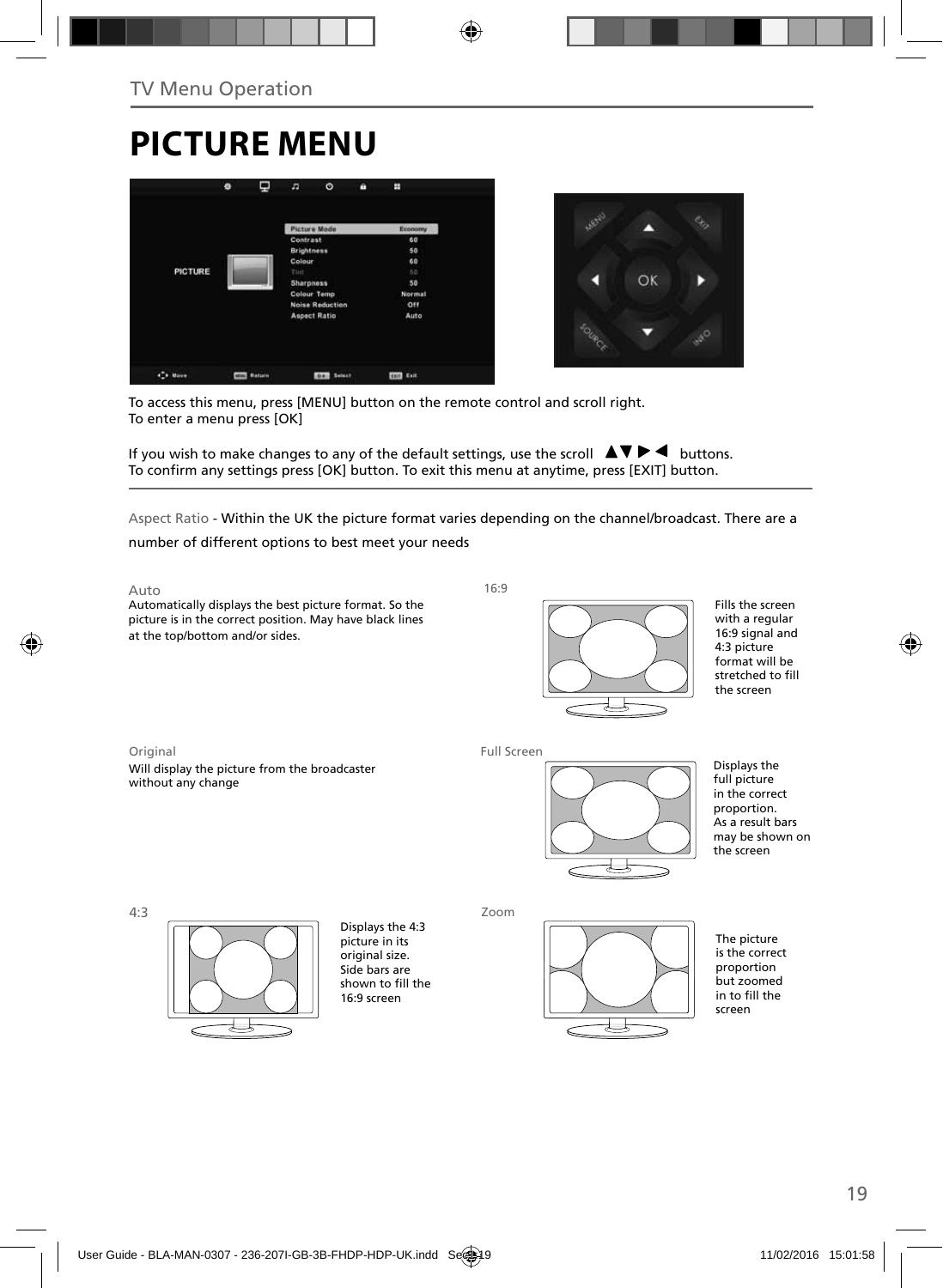# **SOUND MENU**





To access this menu, press [MENU] button on the remote control and scroll right. To enter a menu press [OK]

If you wish to make changes to any of the default settings, use the scroll  $\Box \blacktriangledown \blacktriangleright \blacktriangleleft$  buttons. To confirm any settings press [OK] button. To exit this menu at anytime, press [EXIT] button.

| Sound Mode - Choose from the following presets |  |
|------------------------------------------------|--|
|------------------------------------------------|--|

| Standard      | Default settings                        |
|---------------|-----------------------------------------|
| <b>Music</b>  | Emphasises music over voices            |
| Movie         | Provides live and full sound for movies |
| <b>Sports</b> | Emphasises sound for sports             |
| Personal      | Selects your personal sound settings    |

 **Tip:** Treble and bass levels can only be adjusted when the sound mode 'Personal' is selected.

Treble - To adjust the amount of high frequency within the sound

Bass - To adjust the amount of low frequency within the sound

Balance - To switch the sound between the left and right speakers

Auto Volume Level (AVL) - When 'on' is selected, the volume will attempt to stay at a constant level

#### regardless of TV programme and advertisements

Digital Output - This is the digital COAX Audio output. Choose from the following options:

| Off        | To turn off Digital Output                                                            |
|------------|---------------------------------------------------------------------------------------|
| Auto       | Selects the best settings automatically                                               |
| <b>PCM</b> | Select this option if you are connecting to a Stereo Hi-fi via coax cable (Pulse-code |
|            | modulation (PCM) is a digital representation of an analogue signal)                   |

Audio Description - This allows the user to increase and decrease the AD (Audio Description) volume level.

(Audio Description is a service available on certain programmes. It provides a description of what is

happening during the selected programme for a person who is visually impaired)

Audio Delay - Enables the user to adjust setting to sync picture and audio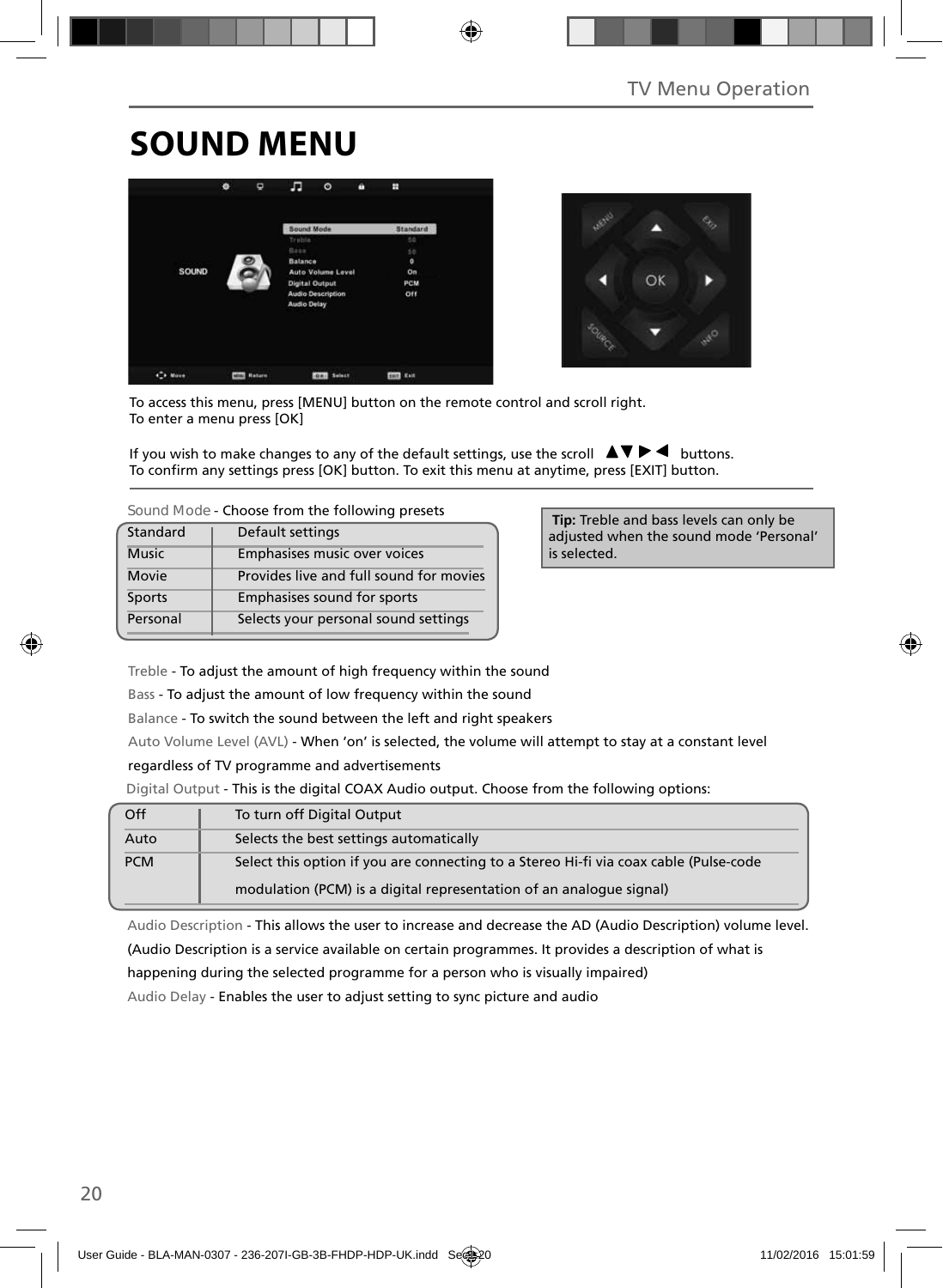# **TIME MENU**





To access this menu, press [MENU] button on the remote control and scroll right. To enter a menu press [OK]

If you wish to make changes to any of the default settings, use the scroll  $\Box \blacktriangledown \blacktriangleright \blacktriangleleft$  buttons. To confirm any settings press [OK] button. To exit this menu at anytime, press [EXIT] button.

Clock - Shows the date and time

Off Time - Allows you to set a specific time for your TV to turn off

On Time - Allows you to set a specific time for your TV to turn on, the channel it will then display, the

source it will be on and also the volume. This function can then be toggled to repeat every day or a

certain day (the TV must be in standby mode for this to be effective)

Time Zone - Change your current time zone

Sleep Timer - Lets you set the sleep timer so the television automatically switches off after a set amount of

time. Off -> 10min -> 20min -> 30min -> 60min -> 90min -> 120min -> 180min -> 240min

Auto standby - Set Auto standby between 3 hours, 4 hours and 5 hours ( to turn off this function you must exit Home Mode in the Picture Menu)

OSD Timer - Lets you adjust the amount of time the On Screen Menu stays on the screen before disappearing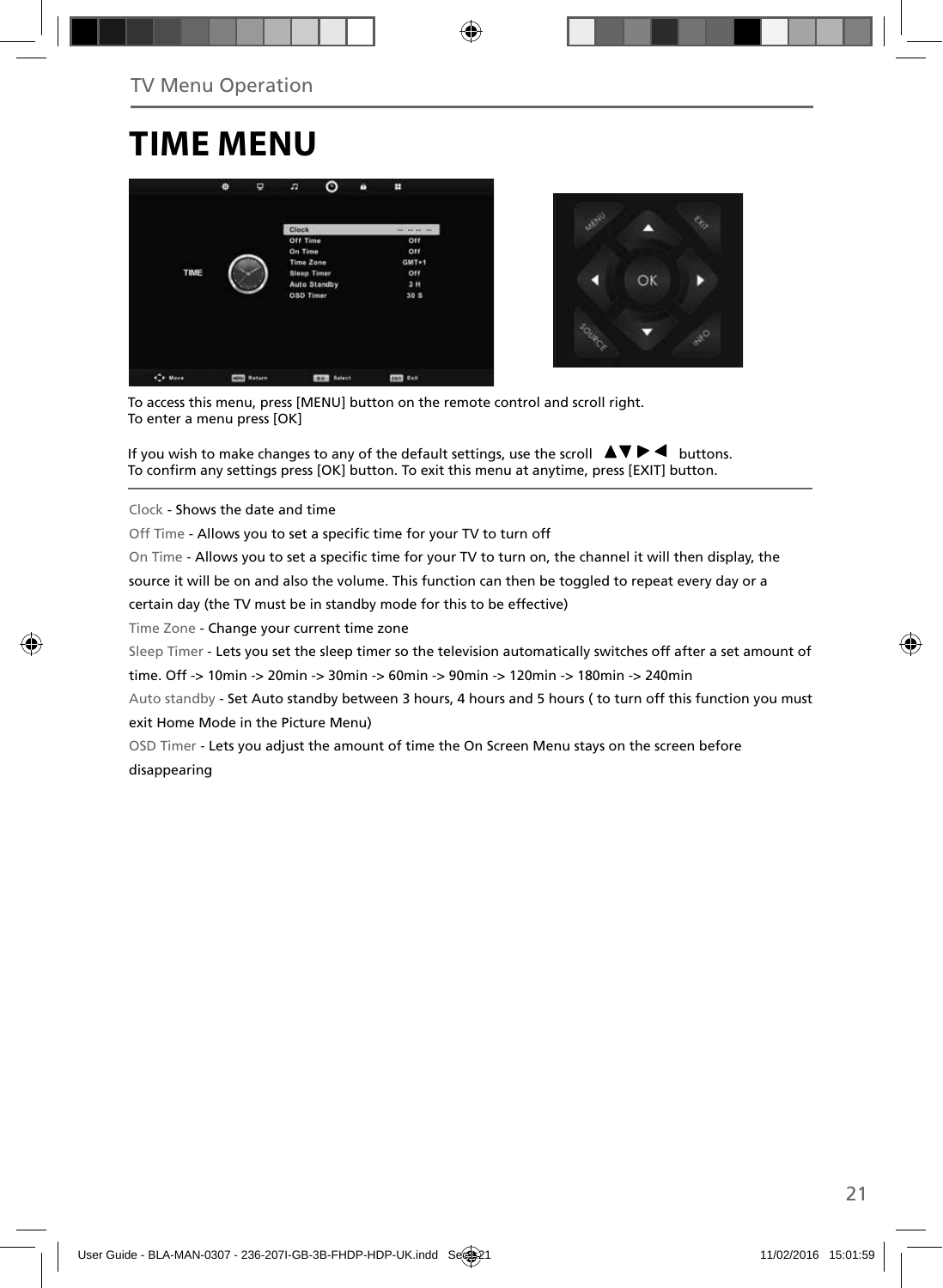# **SYSTEM/HOTEL LOCK MENU**





To access this menu, press [MENU] button on the remote control and scroll right. To enter a menu press [OK]

If you wish to make changes to any of the default settings, use the scroll  $\Delta \nabla \blacktriangleright$   $\blacktriangleleft$  buttons. To confirm any settings press [OK] button. To exit this menu at anytime, press [EXIT] button.

System/Hotel Lock - Allows you to lock or unlock the menu. You will be asked to enter a 4 digit password

Use the **◄** button to quit the password input or use the **►** button to clear. Default password is 0000.

TV Button Lock - Allows you to lock the buttons on the side of the TV set

Parental Guidance - Allows you to set the rating to block certain content based on age information

Default Source - Allows the user to set the default source. The default source is the source the TV starts on when first switched on

Default Channel - Allows the user to set a channel as the default channel on the Digital source. The

default channel is the channel the TV starts on when first switched on

Source Lock - Allows you to lock the source menu

Channel Lock - Allows you to lock certain channels manually

Max Volume - Allows you to adjust and set the maximum volume

Change Password - Allows you to change the password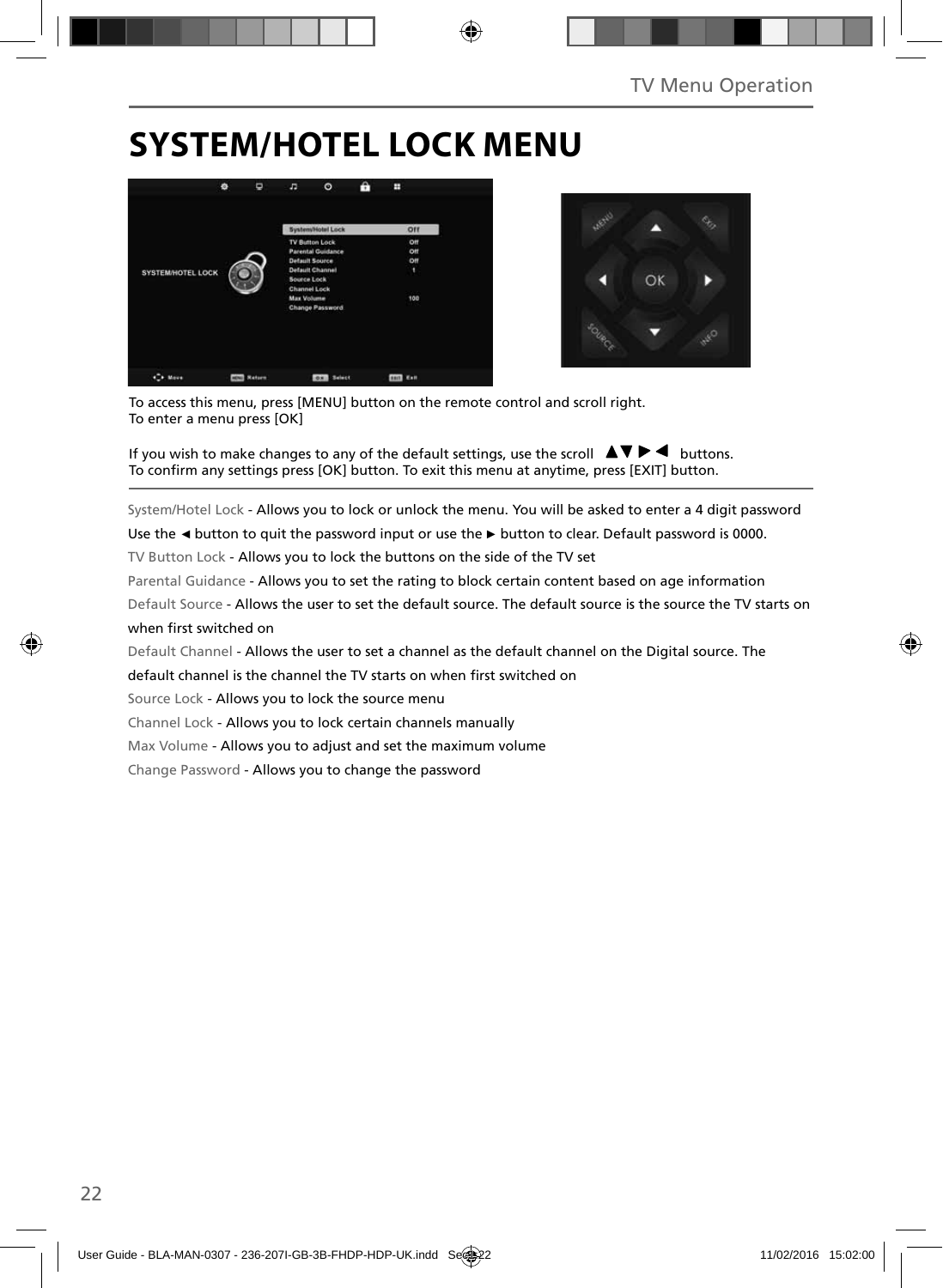## **SETUP MENU**





To access this menu, press [MENU] button on the remote control and scroll right. To enter a menu press [OK]

If you wish to make changes to any of the default settings, use the scroll  $\blacktriangle \blacktriangledown \blacktriangleright \blacktriangleleft$  buttons. To confirm any settings press [OK] button. To exit this menu at anytime, press [EXIT] button.

Language - Allows you to change the language of the menu

Audio Language - Shows the current audio language

Subtitle Language - Shows the current subtitle language

Hearing Impaired - This allows the user to turn on the Hearing Impaired function, this produces subtitles

on the screen which provide a description of what is happening during the selected program.

PVR File System - Allows you to view the format and performance of a USB key

Blue Screen - Changes the background when there is no input between clear and a blue background (Only available on some sources)

First Time Installation - Allows you to access the First Time Installation menu and retune the TV set Reset TV - This resets the menus to factory settings and clears all the TV channels from the television. Software Update (USB) - From time to time we may release new firmware to improve the operation of the television (available to download). This menu lets you install the new software/firmware onto the television. Further details of how to do this will be issued with the firmware. Contact the helpline or refer to the 'product support' section of the website

HDMI CEC (Consumer Electronic Control) - Allows HDMI devices to control each other and allows the user to operate multiple devices with one remote control. (only available with compatible devices) LED Status - Allows the user to switch the LED Power indicator light ON or OFF, when the TV is being operated. (When this option is set to OFF the LED Power indicator light will flash when the remote control is used)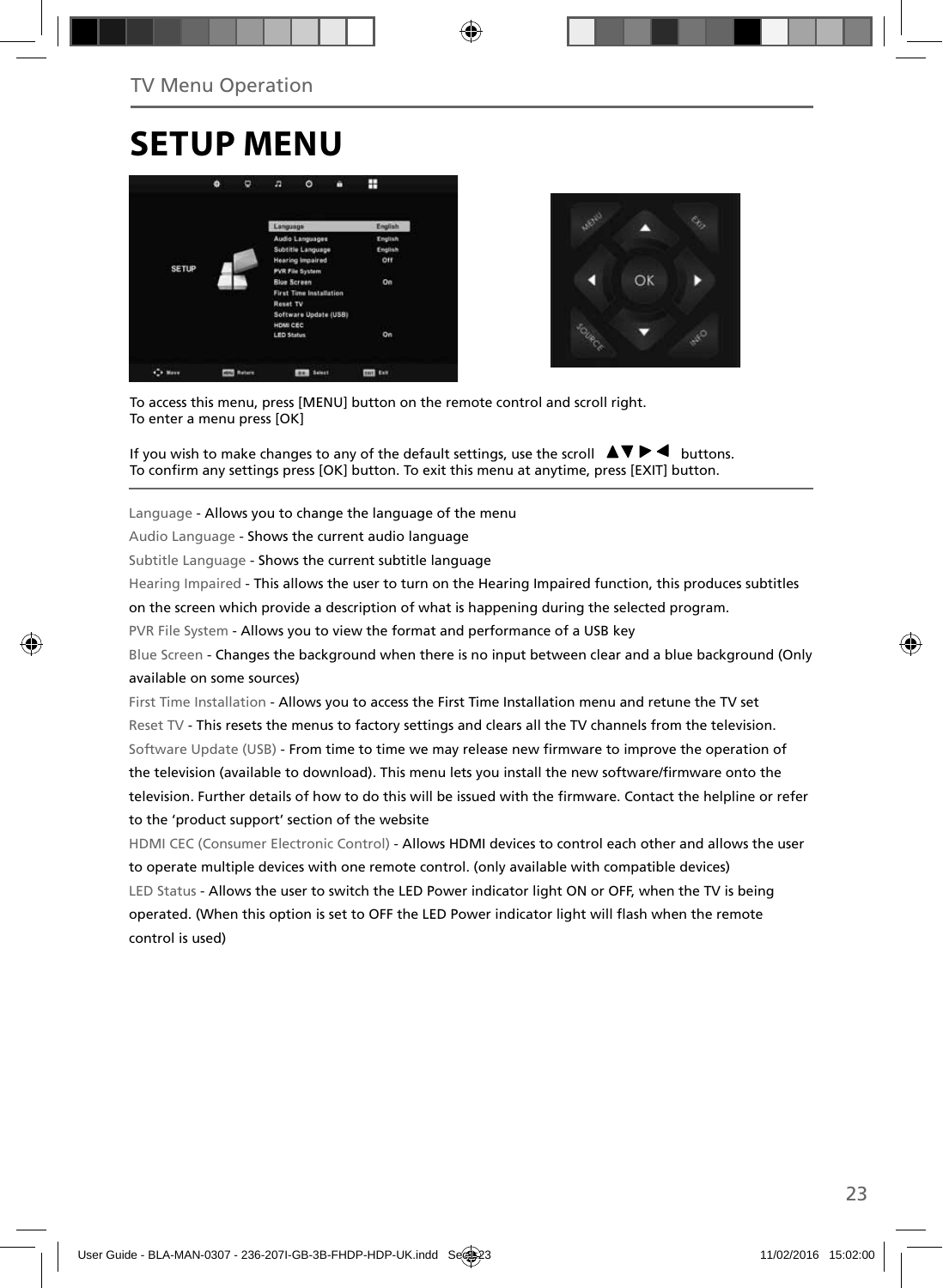## **DVD SETUP**

**(Applies to models with built in DVD player)**





To enter this menu please ensure the TV is in DVD source & press [DVD SETUP]

If you wish to make changes to any of the default settings, use the scroll  $\Box \Box \Box \Box$  buttons. To confirm any settings press [OK] button. To exit this menu at anytime, press [DVD SETUP] button.

**TV Display** - Choose from the following options

| 4:3 Pan scan | PS Traditional picture format, often used on old film                         |
|--------------|-------------------------------------------------------------------------------|
|              | 4:3 Letter box   LB Traditional picture which has been adapted for widescreen |
| Wide         | 16:9 Widescreen picture format                                                |

**Speaker Setup** - Choose from the following options

| LT/RT  | Converts from multi-channel sound to mono   |
|--------|---------------------------------------------|
| Stereo | Converts from multi-channel sound to stereo |

**Dual Mono** - Choose from the following options

| Stereo   | Outputs 2 channels of sound both left and right                  |
|----------|------------------------------------------------------------------|
| Mono L   | Outputs left side sound                                          |
| Mono R   | Outputs right side sound                                         |
| Mix Mono | Outputs a single channel of sound but mix between right and left |

**Dynamic Range** - This is the difference between the quietest and loudest sounds. This setting works only with DVD discs recorded in Dolby digital.

| Full             | Set this to listen with the range recorded on the disc                              |
|------------------|-------------------------------------------------------------------------------------|
| $\overline{3}/4$ | Set this to listen with a range equivalent to a normal television                   |
| 1/2              | Set this to listen with a smaller difference between the maximum and minimum volume |
| 1/4              | Set this to listen with a smaller difference between the maximum and minimum volume |
| Off              | Set dynamic range to off                                                            |

**TV Type** - Choose from the following options

| PAL         | For discs from UK/Europe, Asia, Australia etc |
|-------------|-----------------------------------------------|
| Multi       | For both NTSC and PAL                         |
| <b>NTSC</b> | For discs from North America, Japan etc       |

**Default** - Choose from the following options

| Reset | Resets all options in the 'DVD setup' menu back to the default settings |
|-------|-------------------------------------------------------------------------|
|-------|-------------------------------------------------------------------------|

Tip: This TV/DVD player is pre-set to play Region 2 DVDs. In the event you wish to use the TV/DVD in another country that uses different region discs, please visit www.umc-uk.co.uk. Select 'Product Support', 'Changing Region'.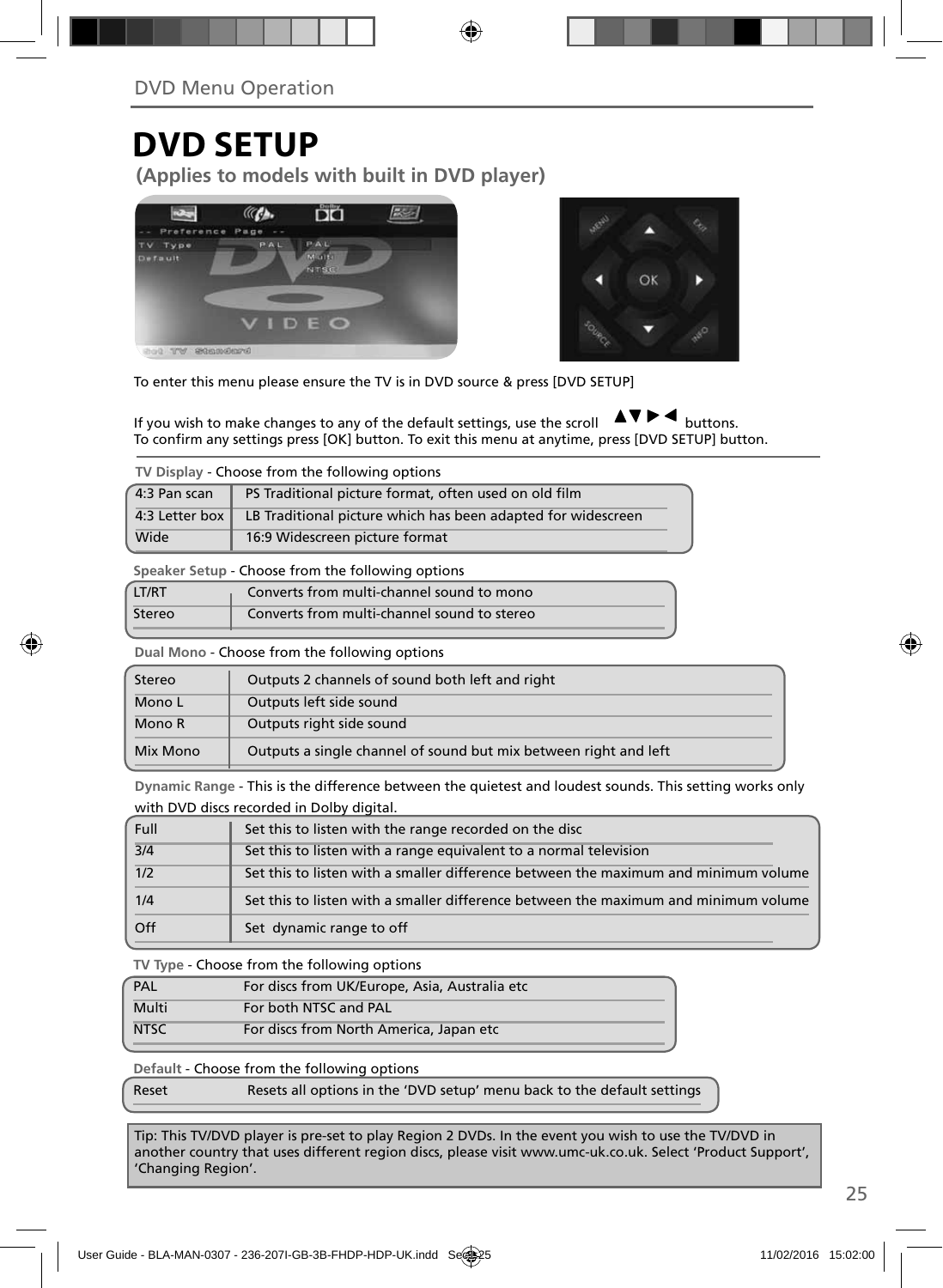# **7 DAY TV GUIDE**

TV Guide is available in Freeview TV mode. It provides information about forthcoming programmes (where supported by the Freeview channel). You can view the start and end time of all programmes and on all channels for the next 7 days and set reminders.

1) Press [TV GUIDE]. The following 7 Day TV Guide will appear..

| 7 Day TV GUIDE                                                                                                                                                                                                                                                                                                                      |                     |                                 |                                 |  |
|-------------------------------------------------------------------------------------------------------------------------------------------------------------------------------------------------------------------------------------------------------------------------------------------------------------------------------------|---------------------|---------------------------------|---------------------------------|--|
| 10 Years Younger: The Challenge<br>Season 2<br>Support worker Janice Cassidy's lifestyle of long working hours and a penchant for tanning<br>has taken its toll, while the stress of bringing up two daughters and heavy smoking has<br>affected interior designer Shere Morady. Surgeon Jan Stanek and the team set out to provide |                     |                                 |                                 |  |
|                                                                                                                                                                                                                                                                                                                                     |                     |                                 | 04 Aug 2010 10:42               |  |
| BBC <sub>1</sub>                                                                                                                                                                                                                                                                                                                    | 05:00-06:00         | 10 Years Younger: The Challenge |                                 |  |
| BBC <sub>2</sub>                                                                                                                                                                                                                                                                                                                    | 06:00-06:30         | <b>The Simpsons</b>             |                                 |  |
| ITV <sub>1</sub>                                                                                                                                                                                                                                                                                                                    | 06:30-07:00         | Hollyoaks                       |                                 |  |
| Channel 4                                                                                                                                                                                                                                                                                                                           | 07:00-08:00         | Channel 4 News                  |                                 |  |
| five                                                                                                                                                                                                                                                                                                                                | 08:00-09:00         | How to Look Good Naked          |                                 |  |
| BBC <sub>3</sub>                                                                                                                                                                                                                                                                                                                    | 09:00-10:00         | Newlyweds: The One Year Itch    |                                 |  |
| BBC4                                                                                                                                                                                                                                                                                                                                | 10:00-11:15         | <b>Big Brother</b>              |                                 |  |
| ITV <sub>2</sub>                                                                                                                                                                                                                                                                                                                    | 11:15-11:45         | The Big Bang Theory             |                                 |  |
| Record                                                                                                                                                                                                                                                                                                                              | Remind<br>Move View | Prev Day<br>Display             | Next Day<br><b>EXIT</b><br>Exit |  |

2) Navigate through the menu using  $\blacktriangle \blacktriangledown \blacktriangleright \blacktriangleleft$ 

You can now: Record a programme by pressing RED (USB device must be connected) Set a reminder by pressing GREEN View a previous day by pressing YELLOW View the next day by pressing BLUE

3) Press [EXIT] to exit the 7 day TV Guide.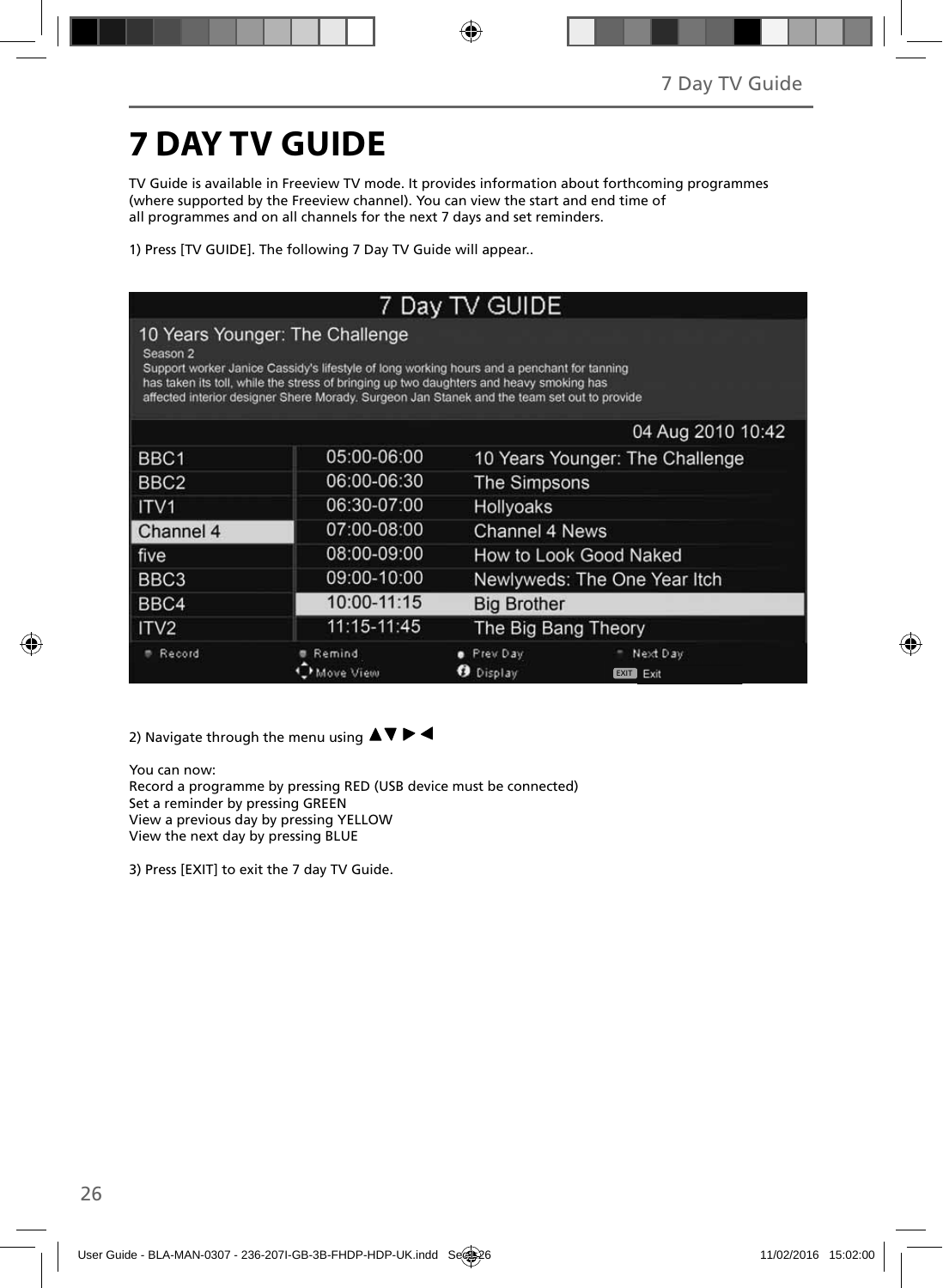# **USB RECORD - DIGITAL/FREEVIEW MODE**

USB RECORD – DIGITAL/FREEVIEW MODE

Built into this television is a USB record facility. This function is available in Digital/Freeview mode when used in conjunction with a compatible USB memory stick or USB hard drive. The benefits of this are as follows:

• Pause live TV and then playback, fast forward and rewind (up to live TV)

- One button record, if you decide you want to record the current programme
- Easy programmable recording from the 7 day TV Guide
- Record TV and watch/listen back on your computer/laptop

Due to the nature of the product, it is necessary to use a high speed USB memory stick (as the TV reads from and writes to the memory stick at the same time, some memory sticks may not be suitable)

You can purchase high speed memory sticks from some computer stores, alternatively, we have a selection of tested and compatible memory sticks available to purchase directly from the helpline/web site.

Minimum Specification - USB Memory Stick

| <b>Read Speed</b>  | 20 MB/s (Mega Byte Per Second) |
|--------------------|--------------------------------|
| <b>Write Speed</b> | 6 MB/s (Mega Byte Per Second)  |

**If you wish to use a USB portable hard drive larger than 32GB, please refer to the FAQ section at the rear of this user guide.**

### Pause Live TV (Time Shift)

Pausing Live TV is very simple.



 $-$  Press the play/pause button and the television will pause and the live content will be recorded. To resume watching press play/pause again.

 $\bigcirc$  - Press fast forward to go forward in a recording (i.e. to skip adverts)

 $\left(\bigstar\right)$  - Press fast rewind to go back in a recording (i.e. if you fast forwarded too far)

Tip: When you switch the TV to standby or change channel the Time Shift memory is wiped. To restart time shift you must press play/pause button.

#### One Button Record

At any point in time you may decide to record the current channel that you are watching. To do this you need to press the red button highlighted below.



Tip: This television contains one TV tuner, therefore it can only record the channel you are watching or record one channel while the television is in standby mode.

Note: USB record function is only avilable in Digital/Freeview TV mode. Due to copyright laws and illegal copying/recording it is not possible to record to/from any other input/output source.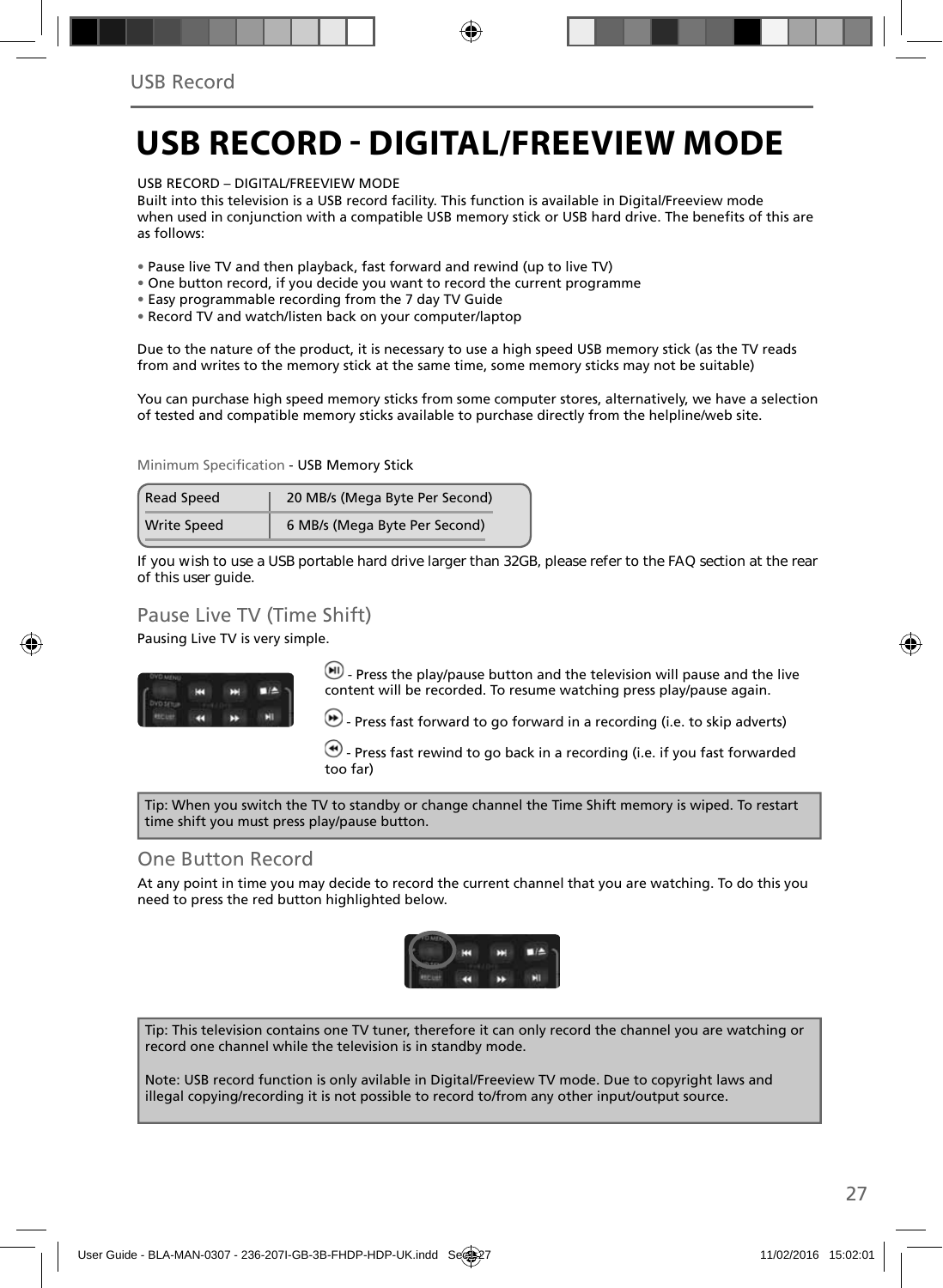# **USB MODE/MEDIA PLAYER**

USB mode offers playback of various different types of content that you have saved on your USB Memory Stick.

On switching to USB source the below menu screen will appear. The content will be divided into Photo, Music, Movie and Text based on file type.



1) You can navigate through the menus using the scroll  $\triangle \blacktriangledown \blacktriangleright \blacktriangleleft$  buttons. To confirm the item you wish to play/view press [OK] button.



2) Select the drive you require. (If your drive only has 1 partition you will only see 1 item).



3) You can now access the item. Press OK to view. 4) Whilst viewing your media, you can control



the item by using the remote control buttons (below) or by pressing (INFO) to access the on-screen playback menu, you can now make your selection by using the  $\triangle \blacktriangledown \blacktriangleright \blacktriangleleft$  and (OK) buttons on the remote control.



Tip: If you experience a playback issue, please ensure the files being used are the correct format (example - the picture plays but no sound) See technical specification page for compatible file types

Note: USB extension cables are not recommended as they can cause a reduction in picture/audio quality and stoppages during play back of USB content.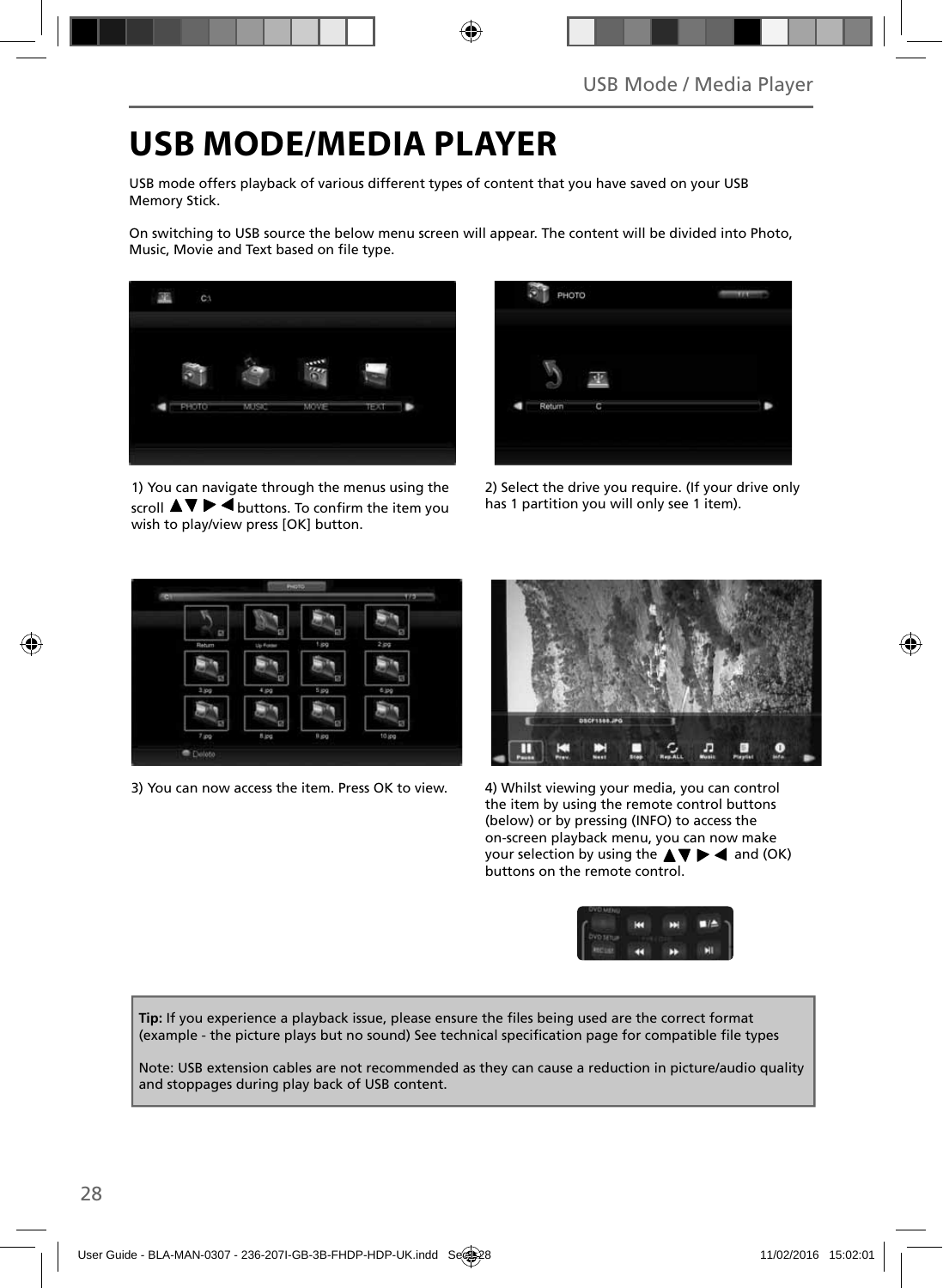## **USING YOUR TV WITH A SKY DIGITAL SET TOP BOX**

#### **Option 1) Connecting your TV to your Sky box (when both the TV and Sky Box are located in the same room)**

Depending on your Sky Box & TV model, connect either by SCART or HDMI cables (available separately).

If connecting by SCART, select the 'Input source' on the TV as SCART. If your TV does not have SCART, please refer to 'Connections' pages in this user guide for alternative ways to connect.

If connecting by HDMI, select the 'Input source' on the TV as HDMI (if the TV has more than 1 HDMI port, ensure you select the input source to match the HDMI numbered port on the rear of the TV).

If you wish to use your Sky remote to operate the TV's functions, you will need a Sky remote control (Revision 9 or later) and you will need to program a 4 digit code into it. See bottom of this page.

#### **Option 2) Connecting your TV to your Sky box (when your Sky box is located in a different room to the TV)**

Please note, if you are adding a 'Magic Eye/TV Link' to your system so that you can use your Sky remote control to change the Sky channel in the room where the 2nd TV is located, please refer to the instructions included with the TV link/magic eye in order to ensure the RF or RF2 output on your Sky box is powered on. (The red LED light on the TV link/magic eye will light up if the RF / RF2 output is correctly set up) If you do not have the instructions



that came with the TV link/magic eye, instructions on how to do it can be found on our web site.

1) To tune the TV to the Sky box, on the 2nd TV, select the 'Analogue' input source.

2) Select the channel that you wish to store the Sky box/channel on. (If you do not use channels 1-5 because you no longer have analogue terrestrial channels after digital switchover, you may choose to select channel 1 to store the Sky box/channel, if you still have and use analogue channels 1-5, you may for example decide that channel 6 is the best option for you).

3) Press the corresponding number on the remote control to select the desired analogue channel chosen as per point 2 above.

4) On the TV remote control, press Menu. Now navigate through the menus to select Manual Tuning or Analogue Manual tuning (refer to the Tuning/Channel menu section of this user guide if necessary)

5) Manually tune in the channel (usually, the Sky box is at a frequency between 800Mhz and 850Mhz) once the Sky box/channel is found, press 'OK' to store it.

If you wish to use your Sky remote to operate the TV's functions, you will need a Sky remote control (Revision 9 or later) and you will need to programme a 4 digit code into it. See below.

**Using a Sky remote or a universal remote to operate your TV** 

**Sky remote control** - If you wish to use your Sky remote to operate the basic functions of your TV, you need to program a 4 digit code into it. Please note - you will need a Sky Revision 9 remote control (or later). **The code required for this television is 2134.** If you wish to upgrade/replace your existing Sky remote control to the latest version, you can do so on our website.

**Universal remote control** - If you wish to use a Universal remote control to operate your TV, please refer to the website for a full list of codes. (Please note we only have codes for One for All branded remote controls, if you have an alternative brand of Universal remote, please refer to the manufacturer for the code.)

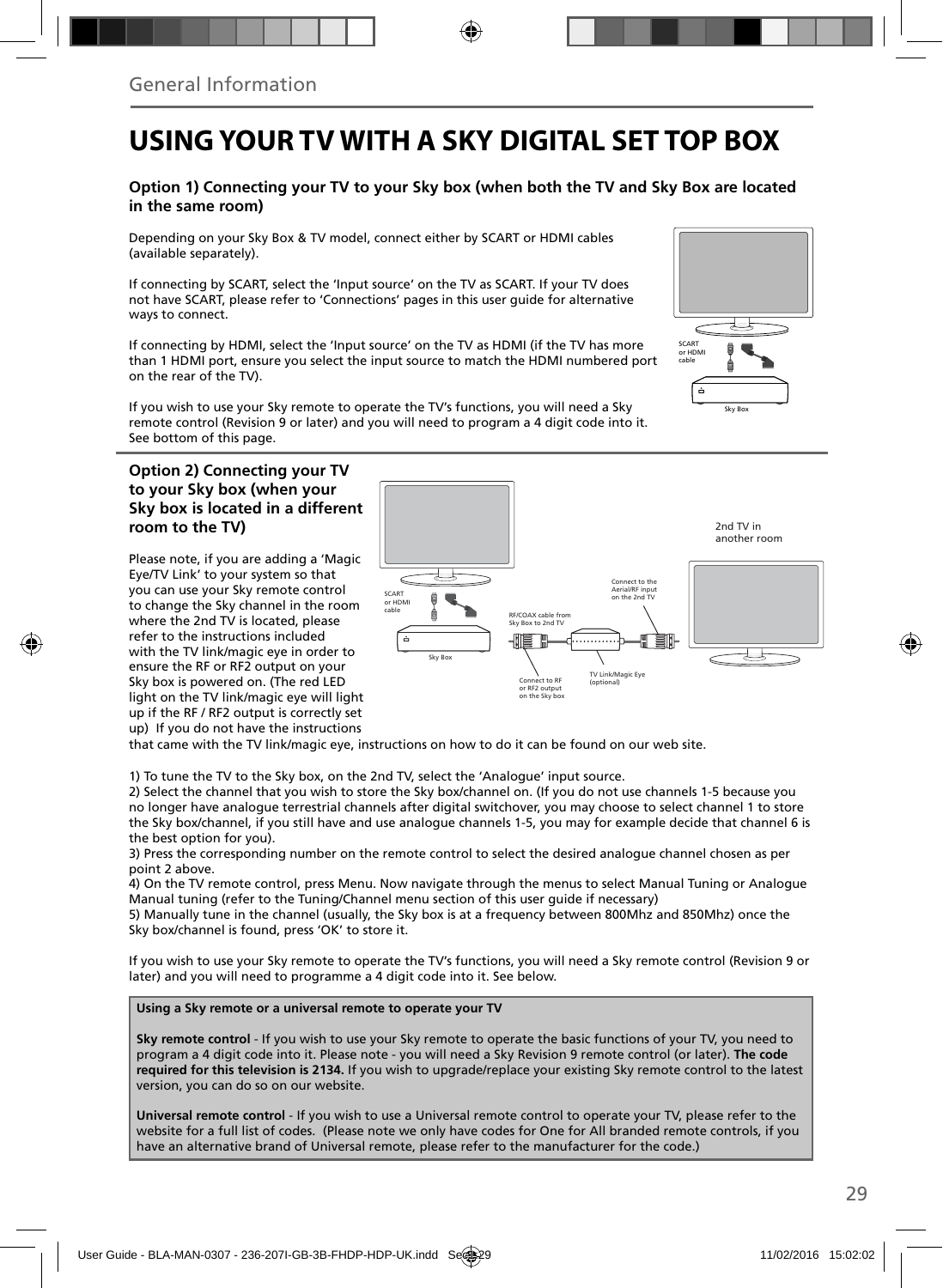# **FREQUENTLY ASKED QUESTIONS**

| General                    | I would like to have louder<br>sound by connecting additional<br>speakers.                                                            | 1) Use the 3.5mm headphone output and a 3.5mm to phono cable (available separately) to<br>connect to an amplifier/surround sound system. Please note this will deactivate the TV's built<br>in speakers.<br>2) Connect a COAX cable from the TV's COAX output to your amplifier/surround systems<br>COAX input.                                                                                                                                                                                                                                                                                                                     |
|----------------------------|---------------------------------------------------------------------------------------------------------------------------------------|-------------------------------------------------------------------------------------------------------------------------------------------------------------------------------------------------------------------------------------------------------------------------------------------------------------------------------------------------------------------------------------------------------------------------------------------------------------------------------------------------------------------------------------------------------------------------------------------------------------------------------------|
| General                    | Why are some options in the<br>menu unavailable and greyed<br>out.                                                                    | Some options are only available in certain sources, i.e. HDMI. They are<br>unavailable in the other sources where they have no affect.                                                                                                                                                                                                                                                                                                                                                                                                                                                                                              |
| General                    | Can I stop my TV automatically<br>turning off after 4hrs?                                                                             | Yes, in the 'Time' menu settings, scroll down to Auto standby and select OFF.                                                                                                                                                                                                                                                                                                                                                                                                                                                                                                                                                       |
| TV                         | I have tuned in Digital TV but I<br>am not receiving any or all of the<br>channels and/or the channels I<br>receive are breaking up.  | 1) Check you are in an area that can receive Freeview/Saorview, visit www.freeview.co.uk or<br>www.saorview.ie<br>2) Check you are using an aerial that is able to receive a good digital signal. In most cases,<br>you will need an outdoor digital hi-gain/wideband aerial. In areas that have excellent<br>digital coverage, you may be able to use a loft type aerial but it is highly likely that you will<br>also need to connect a booster between the back of the TV and the TV aerial wall socket.<br>Unfortunately, to receive a good enough digital signal, it is not possible to use a portable/<br>indoor type aerial. |
| TV                         | I have re-tuned my television<br>but when I switch it off it is not<br>storing the channels.                                          | If the TV does not save the channels when you power it off, it's likely the channel database<br>has become corrupt.<br>1) Turn off the TV.<br>2) Remove the RF/Aerial cable from the rear of the TV and then turn the TV back on again.<br>3) Using the remote control, press Menu followed by 8-8-8-8 to enter the initial setup/first<br>time installation menu.<br>4) Press OK (let the TV run the full tuning process).<br>5) Once completed, turn off the TV, reconnect the RF/Aerial cable then turn the TV back<br>on again.<br>6) Repeat steps 3 & 4.                                                                       |
| <b>VCR/DVD</b><br>Recorder | I have connected the TV to my<br>VCR or DVD Recorder via SCART<br>but it is not recording.                                            | In addition to connecting via SCART, you should connect the aerial cable from the wall<br>socket to your VCR/DVD Recorder and another aerial cable from the VCR/DVD Recorder to<br>the TV.                                                                                                                                                                                                                                                                                                                                                                                                                                          |
| <b>Game Consoles</b>       | I have connected my<br>Playstation/Xbox to the TV via<br>HDMI, but I am not receiving<br>any pictures or sound on my<br>Television.   | 1) Ensure the TVs' source is set to HDMI.<br>2) Check your settings on your Playstation/Xbox are as per the Playstation/Xbox<br>instruction manual.                                                                                                                                                                                                                                                                                                                                                                                                                                                                                 |
| <b>Game Consoles</b>       | I have connected my<br>Playstation/Xbox to the TV via<br>Component cables (red, green<br>& blue) but I am not receiving<br>any sound. | Component cables only provide HD pictures. For the sound you will need to connect the red<br>& white audio cables on the Playstation/Xbox to the red & white phono inputs (or mini AV<br>input where fitted) on the rear of the TV. Please refer to the 'Connections' pages.                                                                                                                                                                                                                                                                                                                                                        |
| System Lock                | I have changed the password<br>on the television and now<br>forgotten it.                                                             | There is a master password of 4711, to gain access to the TV menu and reset the<br>normal password.                                                                                                                                                                                                                                                                                                                                                                                                                                                                                                                                 |
| USB Mode                   | I have inserted a USB Memory<br>Key, but the TV does not<br>recognise it.                                                             | Ensure the USB Memory Key is formatted to type FAT32.                                                                                                                                                                                                                                                                                                                                                                                                                                                                                                                                                                               |
| USB Mode                   | Using a USB portable hard drive<br>/ larger than 32GB.                                                                                | If you wish to use a portable hard drive larger than 32GB, please note that it must be<br>formatted to the FAT32 file system in order to operate on this TV. Windows XP/Vista<br>computers are only capable of formatting up to 32GB, therefore, you will need a software<br>programme/utility to format larger hard drives.<br>Please refer to the website, www.umc-uk.co.uk, for more information.                                                                                                                                                                                                                                |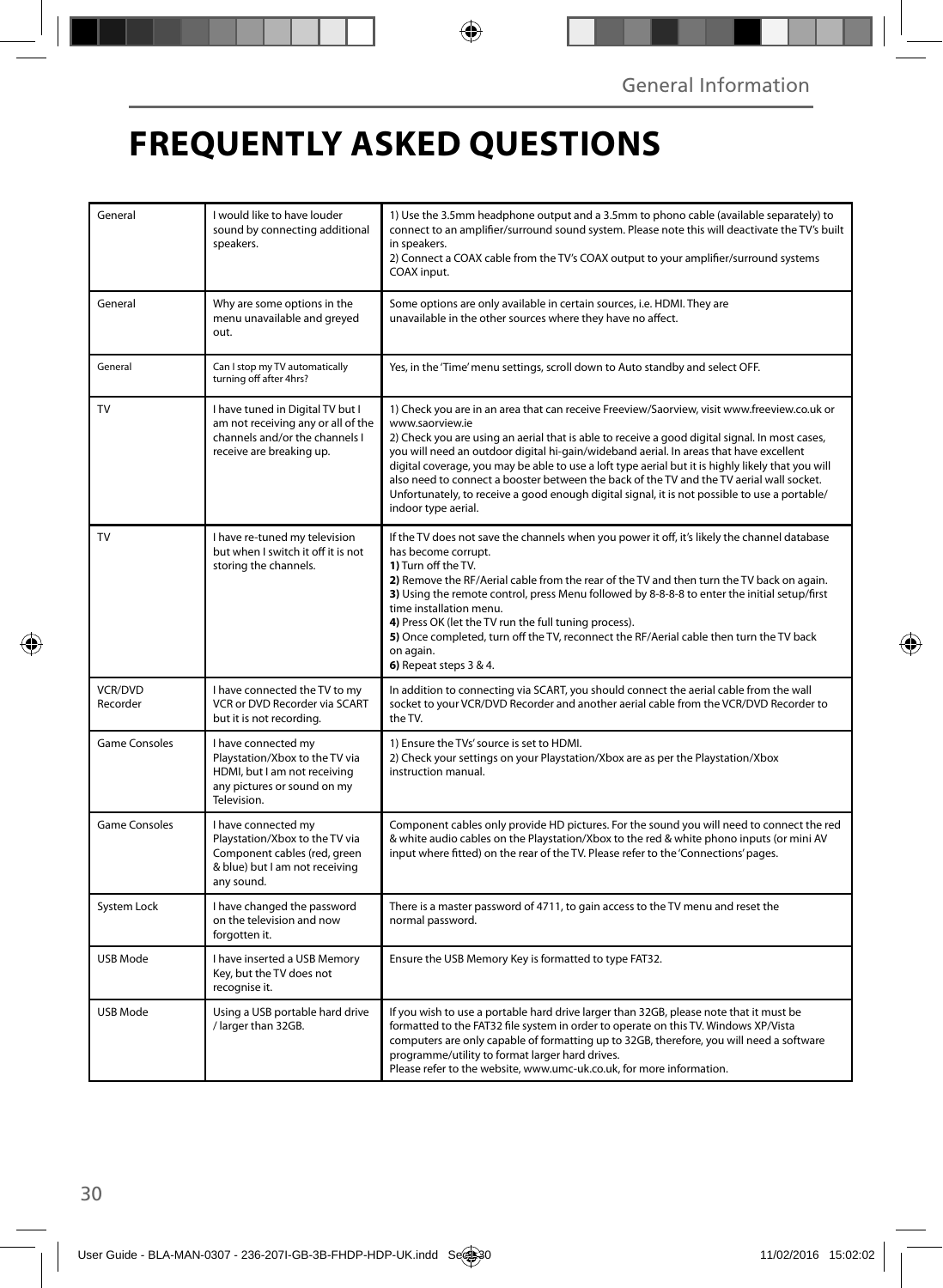# **FREQUENTLY ASKED QUESTIONS**

| DVD (For TV models<br>with DVD only) | I have inserted a disc but it is<br>not playing.                                        | 1) Ensure you have inserted the disc facing the correct way.<br>2) Ensure the disc is clean and is not scratched.<br>3) Some copied discs will not play.<br>4) Check the DVD is a region 2 disc - to change the region of the DVD player, refer to<br>www.umc-uk.co.uk, select 'Changing DVD Region' in the 'Product Support' section                                                            |
|--------------------------------------|-----------------------------------------------------------------------------------------|--------------------------------------------------------------------------------------------------------------------------------------------------------------------------------------------------------------------------------------------------------------------------------------------------------------------------------------------------------------------------------------------------|
| DVD (For TV models<br>with DVD only) | I have pressed the eject button<br>but the disc is not coming out.                      | To eject the disc hold the stop/eject button for 4 seconds.                                                                                                                                                                                                                                                                                                                                      |
| <b>USB Record</b>                    | I cannot change the channel,<br>access the menu or use the red<br>button.               | During time shift you cannot change the channel, access the menu or use the red button.                                                                                                                                                                                                                                                                                                          |
| <b>USB Record</b>                    | When using the USB to record<br>the picture 'breaks up' or<br>experience loss of sound. | Check the USB memory stick meets the minimum read speed requirements. Standard<br>definition channels require a read speed of 20 MB/s (Mega Byte per second) and a<br>write Speed of 6 MB/s (Mega Byte per second) HD channels require the read speed of 80<br>MB/s (Mega Byte per second) and a write speed of 40 MB/s (Mega Byte per second). USB 3.0<br>sticks should be used where possible. |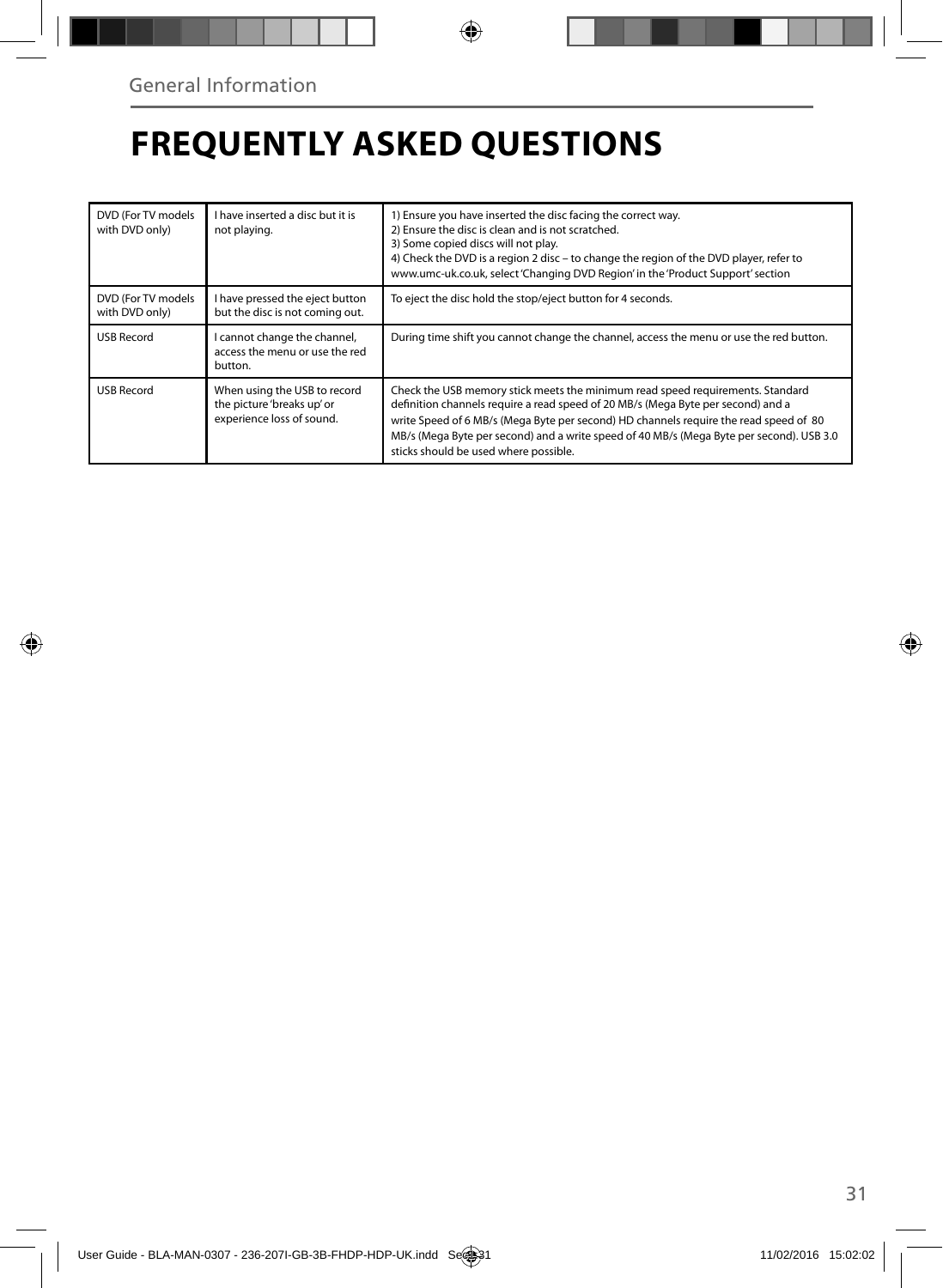# **TECHNICAL SPECIFICATION**

### **Product fiche (24" HD Ready Models)**

| <b>Supplier</b>                                                                                                                                                                           | <b>Blaupunkt</b>                       |                                                                                 |  |
|-------------------------------------------------------------------------------------------------------------------------------------------------------------------------------------------|----------------------------------------|---------------------------------------------------------------------------------|--|
| <b>Model ID</b>                                                                                                                                                                           | 236/207I-GB-3B-HP<br>236/207I-GW-3W-HP | 236/207I-GB-3B-HDP<br>236/207I-GW-3W-HDP<br>(Models with inbuilt<br>DVD player) |  |
| Energy efficiency class                                                                                                                                                                   | A                                      |                                                                                 |  |
| Visible screen size (diagonal)                                                                                                                                                            | 60 cm / 23.6 inches                    |                                                                                 |  |
| On mode average power consumption                                                                                                                                                         | 25.0W                                  |                                                                                 |  |
| Annual energy consumption *1                                                                                                                                                              | 37 kWh                                 |                                                                                 |  |
| Standby power consumption *2                                                                                                                                                              | < 0.50 W                               |                                                                                 |  |
| Off mode power consumption                                                                                                                                                                | 0W                                     |                                                                                 |  |
| Screen resolution                                                                                                                                                                         | 1366 (H) x 768 (V)                     |                                                                                 |  |
| *1: Energy consumption XYZ kWh per year, based on the power consumption of the television<br>operating 4 hours per day for 365 days. The actual energy consumption will depend on how the |                                        |                                                                                 |  |

television is used.

\*2: When the TV is turned off with the remote control/standby button and no function is active.

### **Additional Technical Information**

| <b>RF</b>                       | 75 ohm Antenna / Analog / DVB                                                                                                             |  |  |
|---------------------------------|-------------------------------------------------------------------------------------------------------------------------------------------|--|--|
| Inputs                          | 2 x HDMI, 1 x USB, 1 x SCART,<br>1 x Component/Y Pb Pr, 1 x Composite/Video,<br>1 x shared audio for Composite/Video &<br>Component/YPbPr |  |  |
| Sound Outputs                   | 1 x 3.5mm Headphone, 1 x COAX audio output                                                                                                |  |  |
| Speaker / Amplifier Watts (RMS) | $2 \times 3$                                                                                                                              |  |  |
| Voltage and power consumption   | 110-240y 50 / 60Hz<br>110-240v 50 / 60Hz<br>25/40W (ecomode/max)<br>25/50W (ecomode/max)                                                  |  |  |
| Dimensions including stand (mm) | 560W x 386H x 140D                                                                                                                        |  |  |
| Net weight (Kgs)                | 4.6<br>4.9                                                                                                                                |  |  |
| <b>Wall Mounting</b>            | VESA 100 x 100 (mm)                                                                                                                       |  |  |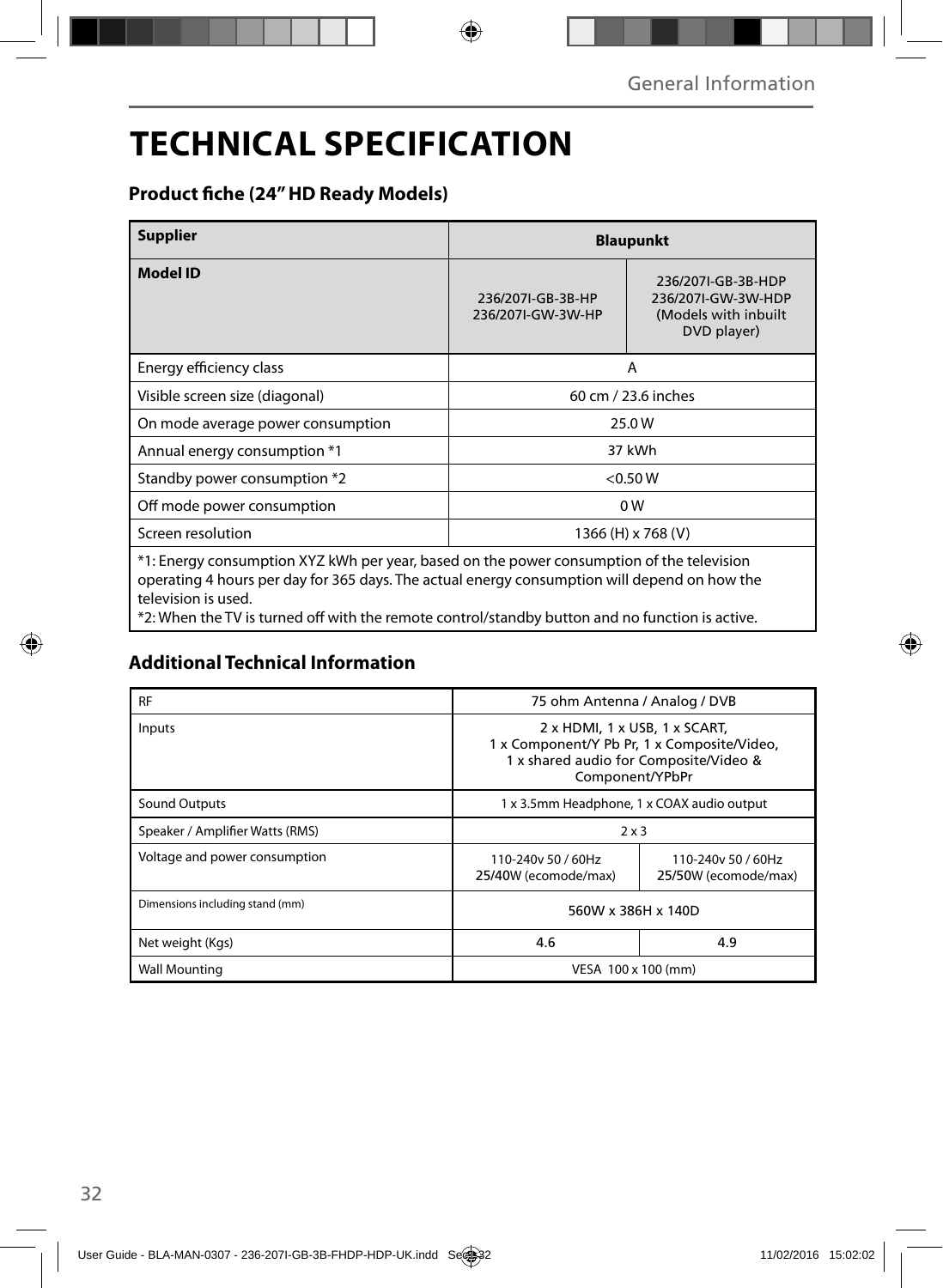# **TECHNICAL SPECIFICATION**

### **Product fiche (24" Full HD Models)**

| <b>Supplier</b>                                                                                                                                                                           | <b>Blaupunkt</b>                                                                                                              |  |
|-------------------------------------------------------------------------------------------------------------------------------------------------------------------------------------------|-------------------------------------------------------------------------------------------------------------------------------|--|
| <b>Model ID</b>                                                                                                                                                                           | 236/207I-GB-3B-FHDP<br>236/207I-GB-3B-FHP<br>236/207I-GW-3W-FHDP<br>236/2071-GW-3W-FHP<br>(Models with inbuilt DVD<br>player) |  |
| Energy efficiency class                                                                                                                                                                   | A                                                                                                                             |  |
| Visible screen size (diagonal)                                                                                                                                                            | 60 cm / 23.6 inches                                                                                                           |  |
| On mode average power consumption                                                                                                                                                         | 25.0 W                                                                                                                        |  |
| Annual energy consumption *1                                                                                                                                                              | 37 kWh                                                                                                                        |  |
| Standby power consumption *2                                                                                                                                                              | < 0.50 W                                                                                                                      |  |
| Off mode power consumption                                                                                                                                                                | 0W                                                                                                                            |  |
| Screen resolution                                                                                                                                                                         | 1920 (H) x 1080 (V)                                                                                                           |  |
| *1: Energy consumption XYZ kWh per year, based on the power consumption of the television<br>operating 4 hours per day for 365 days. The actual energy consumption will depend on how the |                                                                                                                               |  |

operating 4 hours per day for 365 days. The actual energy consumption will depend on how the operating + nours p<br>television is used.

\*2: When the TV is turned off with the remote control/standby button and no function is active.

### **Additional Technical Information**

| <b>RF</b>                       | 75 ohm Antenna / Analog / DVB                                                                                                             |  |  |
|---------------------------------|-------------------------------------------------------------------------------------------------------------------------------------------|--|--|
| Inputs                          | 2 x HDMI, 1 x USB, 1 x SCART,<br>1 x Component/Y Pb Pr, 1 x Composite/Video,<br>1 x shared audio for Composite/Video &<br>Component/YPbPr |  |  |
| Sound Outputs                   | 1 x 3.5mm Headphone, 1 x COAX audio output                                                                                                |  |  |
| Speaker / Sound Watts (RMS)     | 2x3                                                                                                                                       |  |  |
| Voltage and power consumption   | 110-240V 50 / 60Hz<br>110-240V 50 / 60Hz<br>25/40W (ecomode/max)<br>25/50W (ecomode/max)                                                  |  |  |
| Dimensions including stand (mm) | 560W x 386H x 140D                                                                                                                        |  |  |
| Net weight (Kgs)                | 4.6<br>4.9                                                                                                                                |  |  |
| <b>Wall Mounting</b>            | VESA 100 x 100 (mm)                                                                                                                       |  |  |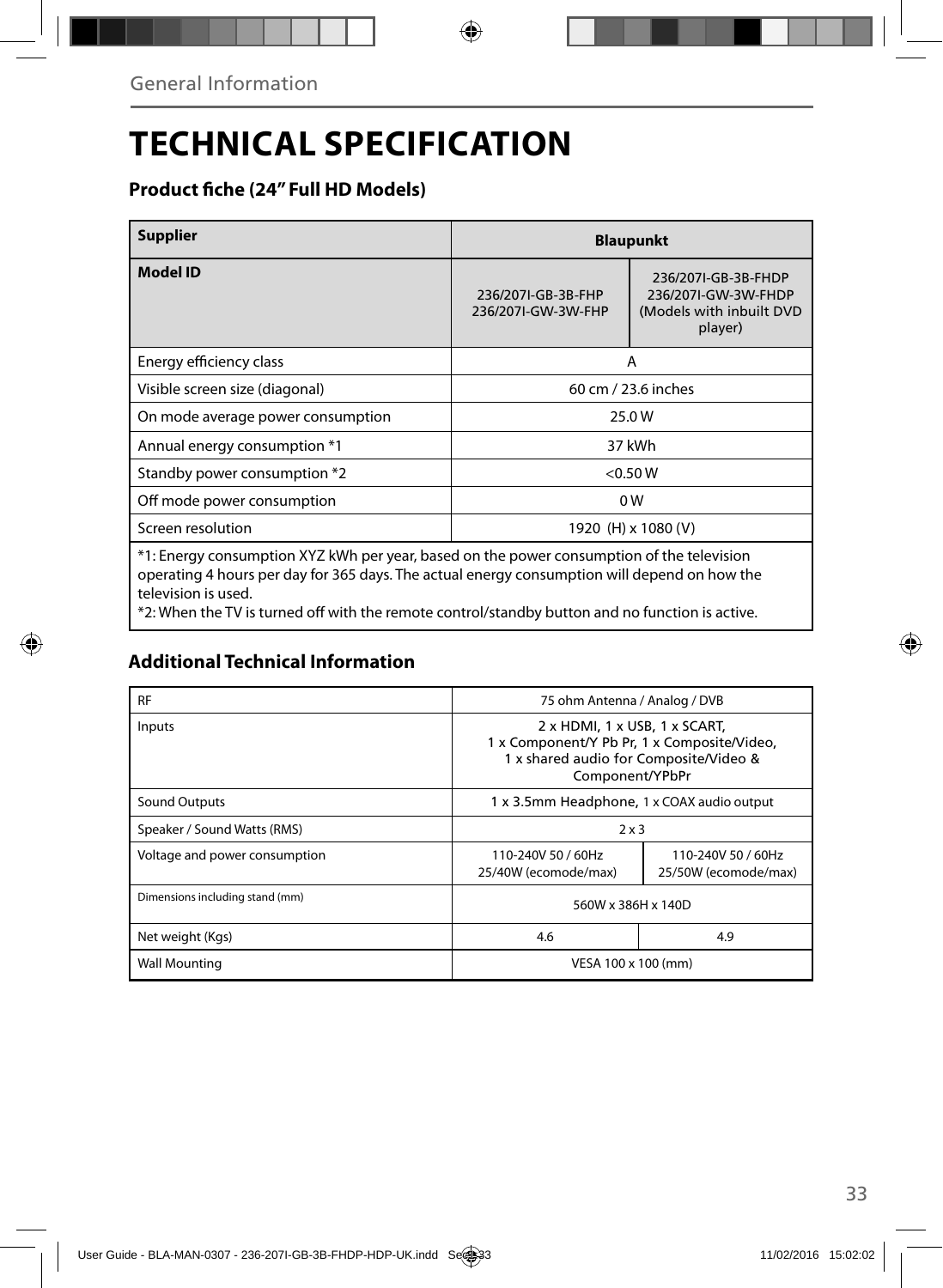# **TECHNICAL SPECIFICATION**

### **Compatible files in USB Mode**

| <b>Media</b> | File Ext.      | Codec                                   |                  |                                                                               |
|--------------|----------------|-----------------------------------------|------------------|-------------------------------------------------------------------------------|
|              |                | Video                                   | Audio            | <b>Remark</b>                                                                 |
| Movie        | .mpg           | MPEG-1, MPEG-2                          |                  | Max Resolution: 1920x1080<br>Max Data rate: 40 Mbps                           |
|              | .avi           | Xvid, MJPEG,<br>MPEG-4 SP/ASP,<br>H.264 | MP3, WMA,<br>AAC | Max Resolution: 1920x1080<br>Max Data rate: 20 Mbps                           |
|              | .ts            | MPEG-2, H.264                           |                  |                                                                               |
|              | .mov/<br>.mkv  | MPEG-4 SP/ASP,<br>H.264                 |                  |                                                                               |
|              | .dat           | MPEG-1                                  |                  |                                                                               |
|              | .mp4           | MPEG-4 SP/ASP,<br>H.264                 |                  |                                                                               |
|              |                | MPEG-1, MPEG-2                          |                  | Max Resolution: 720x576<br>Max Data rate: 40 Mbps                             |
|              | .vob           | MPEG-2                                  |                  |                                                                               |
| Music        | mp3.           |                                         | MP3              | Sample Rate 8K-48KHz<br>Bit rate: 32K - 320Kbps<br>Channel: Mono/Stereo       |
|              | .wma           |                                         | <b>WMA</b>       |                                                                               |
|              | .m4a/<br>.aac  |                                         | <b>AAC</b>       | Sample Rate 16K-48KHz<br>Bit rate: $32K \sim 442Kbps$<br>Channel: Mono/Stereo |
| Photo        | .jpg/<br>.jpeg | Progressive JPEG                        |                  | Max Resolution: 1024x768                                                      |
|              |                | <b>Baseline JPEG</b>                    |                  | Max Resolution: 8192x8192                                                     |
|              | .bmp           | <b>BMP</b>                              |                  | Max Resolution: 6500x6500<br>Pixel Depth 1/4/8/16/24/32 bpp                   |
|              | .png           | Non-Interlaced                          |                  | Max Resolution: 3000x3000                                                     |
|              |                | Interlaced                              |                  | Max Resolution: 1500x1500                                                     |